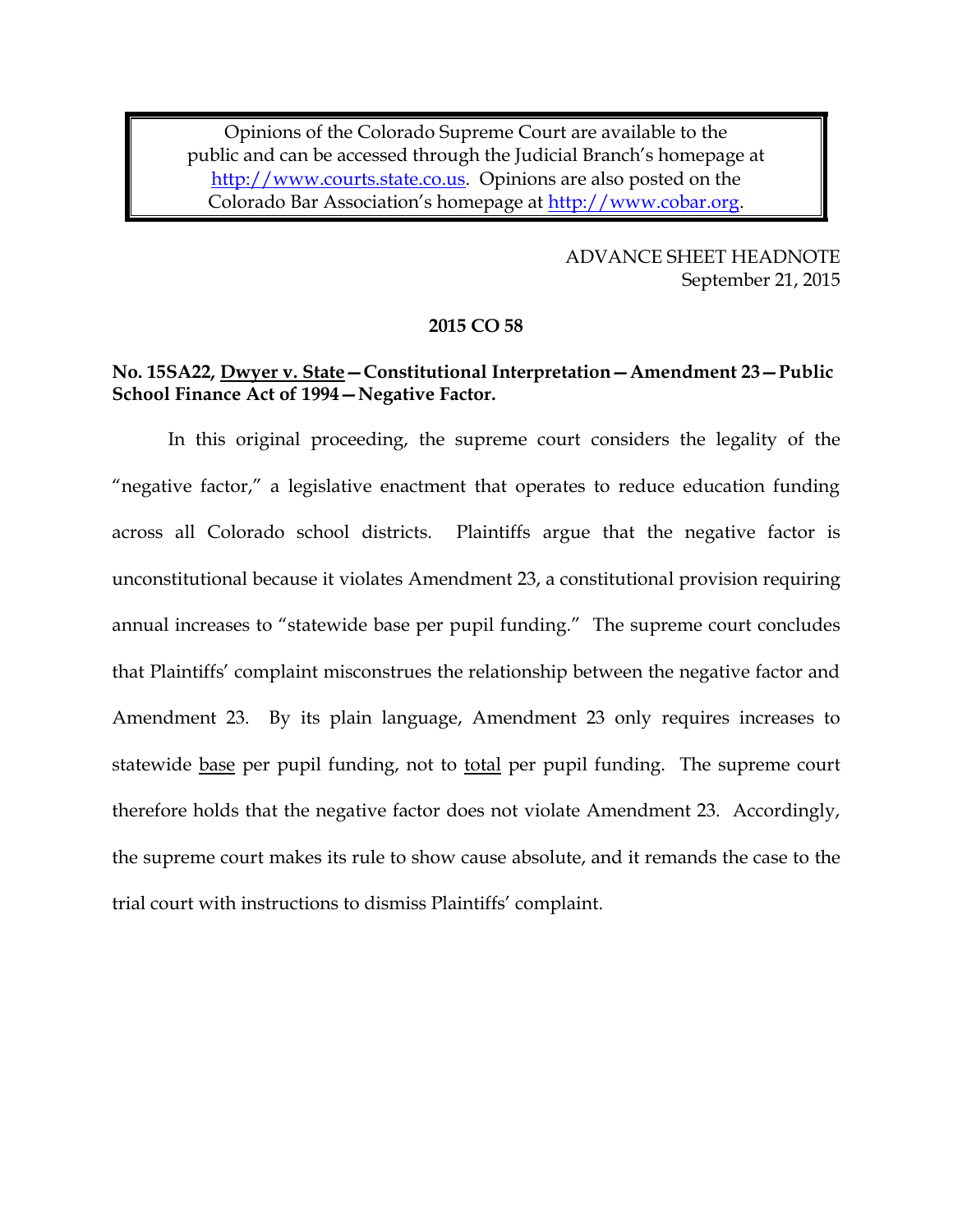### 5 **2015 CO 58**

### 6 **Supreme Court Case No. 15SA22**

7 *Original Proceeding Pursuant to C.A.R. 21* 8 District Court, City and County of Denver, Case No. 14CV32543 9 Honorable Herbert L. Stern, III, Judge

#### 10 **In Re**

### Plaintiffs:

Lindi Dwyer and Paul Dwyer, as individuals and parents of Jayda Dwyer, Joslyn Dwyer, Janesha Dwyer, and Jentri Dwyer; Terri Siewiyumptewa, as an individual and as parent and natural guardian of Shane Siewiyumptewa and Kristen Johnson; Tracey Weeks and 15 Monty Weeks, as individuals and as parents of Jared Weeks and Jordyn Weeks; Terri Piland and Jeffrey Piland, as individuals and as parents of Joseph Piland and George Piland; Colorado Rural Schools Caucus  $a/k/a$  Rural Alliance; East Central Board of Cooperative 18 Educational Services; Colorado PTA; Boulder Valley School District; Colorado Springs 19 School District No. 11; Mancos School District; Holyoke School District; and Plateau Valley School District 50,

 $V.$ 

#### Defendants:

The State of Colorado; Robert Hammond, in his official capacity as Commissioner of Education of the State of Colorado; and John Hickenlooper, in his official capacity as Governor of the State of Colorado.

### 26 **Rule Made Absolute** 27 *en banc*

September 21, 2015

#### 29 **Attorneys for Plaintiffs:**

Arnold & Porter LLP Timothy P. Macdonald Nathaniel J. Hake 33 *Denver, Colorado*

Reilly Pozner LLP Sean Connelly 37 *Denver, Colorado*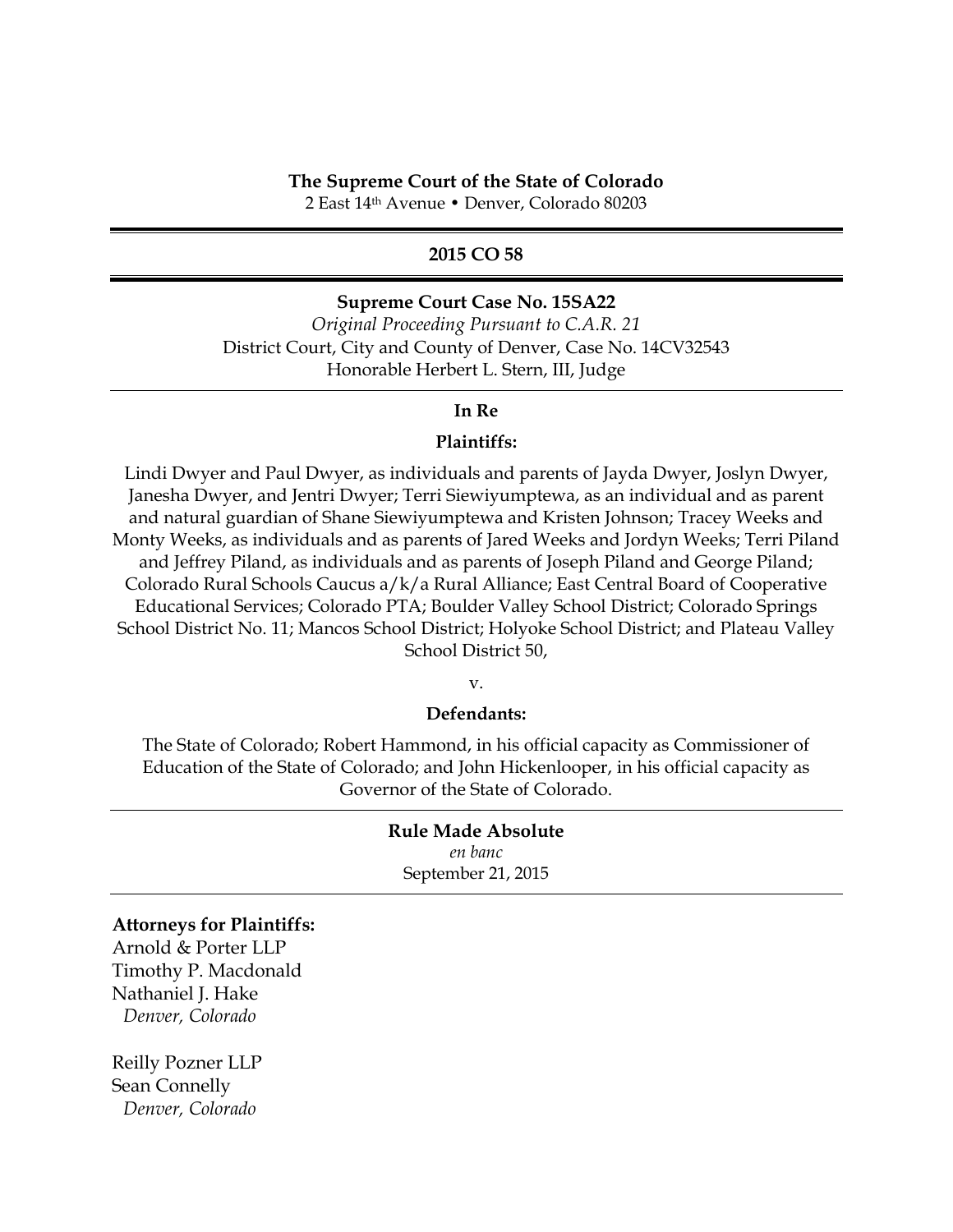Kathleen J. Gebhardt LLC Kathleen J. Gebhardt *Boulder, Colorado*

 Bryan Cave LLP Zhonette M. Brown *Denver, Colorado*

## **Attorneys for Defendants:**

Cynthia H. Coffman, Attorney General Frederick R. Yarger, Solicitor General Michelle Merz-Hutchinson, First Assistant Attorney General Antony B. Dyl, Senior Assistant Attorney General and Assistant Solicitor General Jonathan P. Fero, Senior Assistant Attorney General and Assistant Solicitor General William V. Allen, Senior Assistant Attorney General Davin Dahl, Assistant Attorney General Kathryn Starnella, Assistant Attorney General *Denver, Colorado*

 **Attorneys for Amici Curiae Colorado Association of School Boards, Colorado Association of School Executives, and Colorado BOCES Association:** Colorado Association of School Boards Kathleen A. Sullivan *Denver, Colorado*

 **Attorneys for Amici Curiae Colorado Concern, Denver Metro Chamber of Commerce, Colorado Competitive Council, Colorado Mining Association, Colorado Association of Mechanical and Plumbing Contractors, National Federation of Independent Business, and Associated General Contractors of Colorado:** Brownstein Hyatt Farber Schreck, LLP Jason R. Dunn *Denver, Colorado*

# **Attorneys for Amicus Curiae Colorado Education Association:**

 Colorado Education Association Kris Gomez *Denver, Colorado*

National Education Association Alice O'Brien Eric Harrington Kristen Hollar *Washington, DC*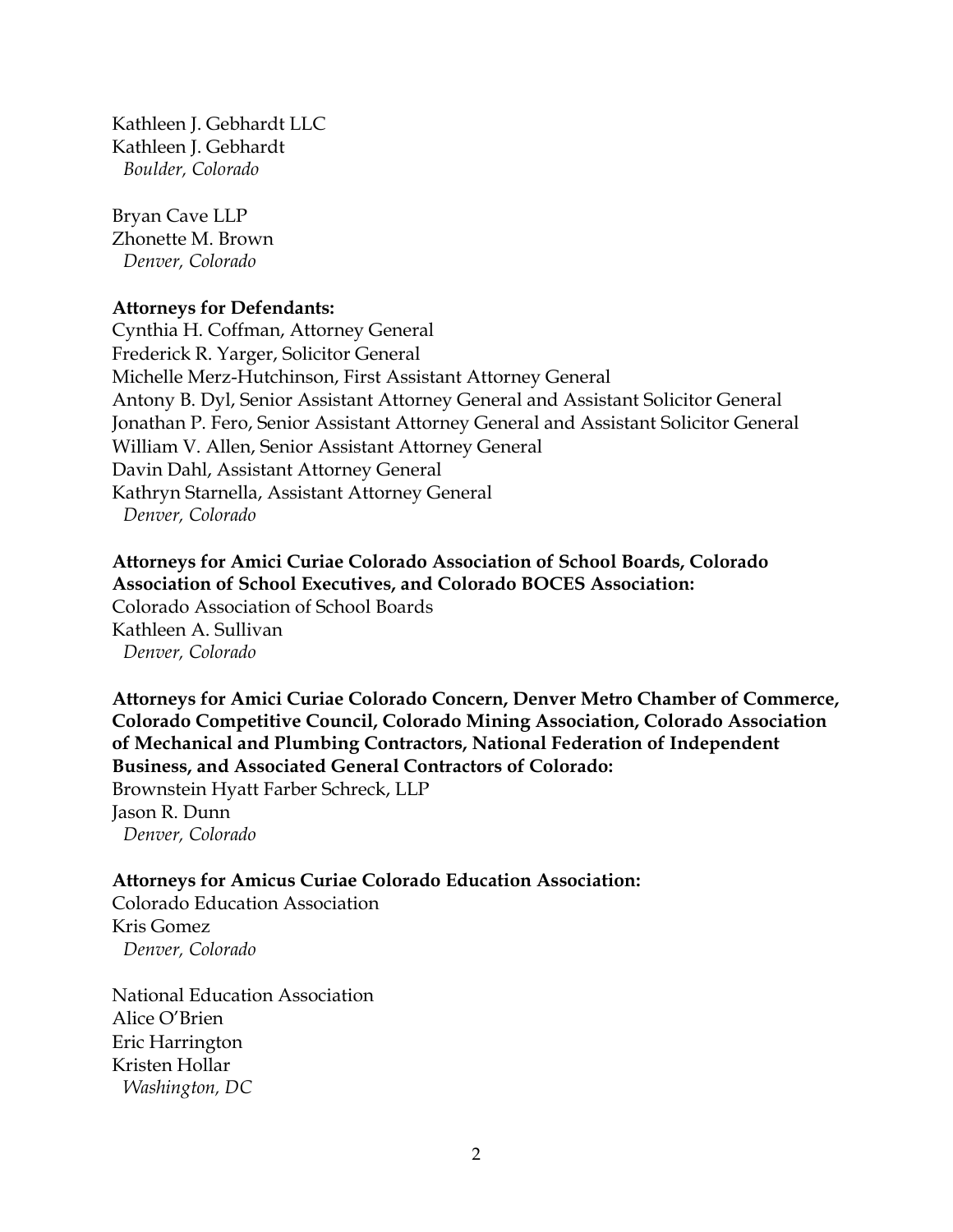## 1 **Attorneys for Amicus Curiae Colorado Fiscal Institute:**

2 Heizer Paul LLP Edward T. Ramey 4 *Denver, Colorado*

## 6 **Attorney for Amicus Curiae The Colorado Hispanic Bar Association:**

Daniel Spivey 8 *Denver, Colorado*

# 10 **Attorneys for Amicus Curiae Department of Business Officials of the Colorado**  11 **Association of School Executives:**

Davis Graham & Stubbs, LLP Terry R. Miller Kenzo Kawanabe 15 Anna-Liisa Mullis Emily Wasserman 17 *Denver, Colorado*

# 19 **Attorneys for Amici Curiae Great Education Colorado, Education Foundation of**  20 **Eagle County, Grassroots St. Vrain, and Colorado Latino Forum's Denver Metro Chapter:**

Faegre Baker Daniels LLP David W. Stark Jennifer K. Harrison 25 *Denver, Colorado*

**CHIEF JUSTICE RICE** delivered the Opinion of the Court. 42 **JUSTICE MÁRQUEZ** dissents, and **JUSTICE HOOD** and **JUSTICE GABRIEL** join in the dissent.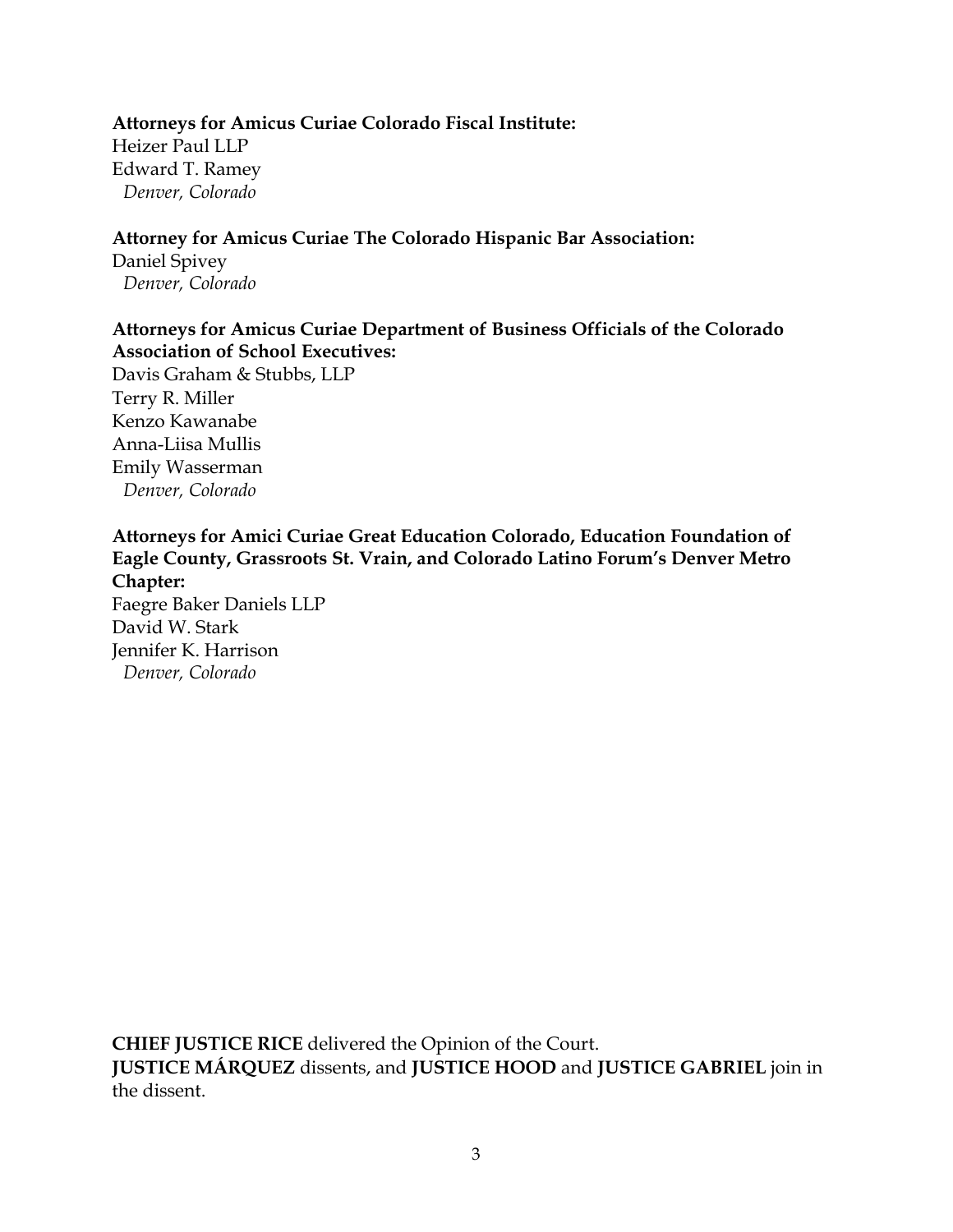¶1 In this original proceeding, we consider the legality of the "negative factor," a legislative enactment that operates to reduce education funding across all Colorado school districts. Plaintiffs below sued the State of Colorado, the Commissioner of Education, and the Governor (collectively, "the State"), arguing that the negative factor is unconstitutional because it violates Amendment 23, a constitutional provision requiring annual increases to "statewide base per pupil funding." After the trial court denied the State's motion to dismiss, we issued a rule to show cause why the motion should not be granted. We now conclude that Plaintiffs' complaint misconstrues the relationship between the negative factor and Amendment 23. By its plain language, Amendment 23 only requires increases to statewide base per pupil funding, not to total per pupil funding. We therefore hold that the negative factor does not violate Amendment 23. Accordingly, we make the rule absolute, and we remand the case to the trial court with instructions to dismiss Plaintiffs' complaint.

### **I. Facts and Procedural History**

¶2 In 2000, Colorado voters passed Amendment 23, which requires annual increases to "statewide base per pupil funding" for public education. See Colo. Const. art. IX, § 17(1) ("Amendment 23"). Ten years later, the General Assembly determined that "stabilization of the state budget requires a reduction in the amount of the annual appropriation to fund the state's share of total [education] funding."  $\S$  22-54-104(5)(g)(I), C.R.S. (2010). To accomplish this, it implemented the negative factor. See § 22-54-104(5)(g), C.R.S. (2011). The negative factor effectuates the General Assembly's goal by reducing each district's school funding by a fixed percentage. See infra ¶ 11.

4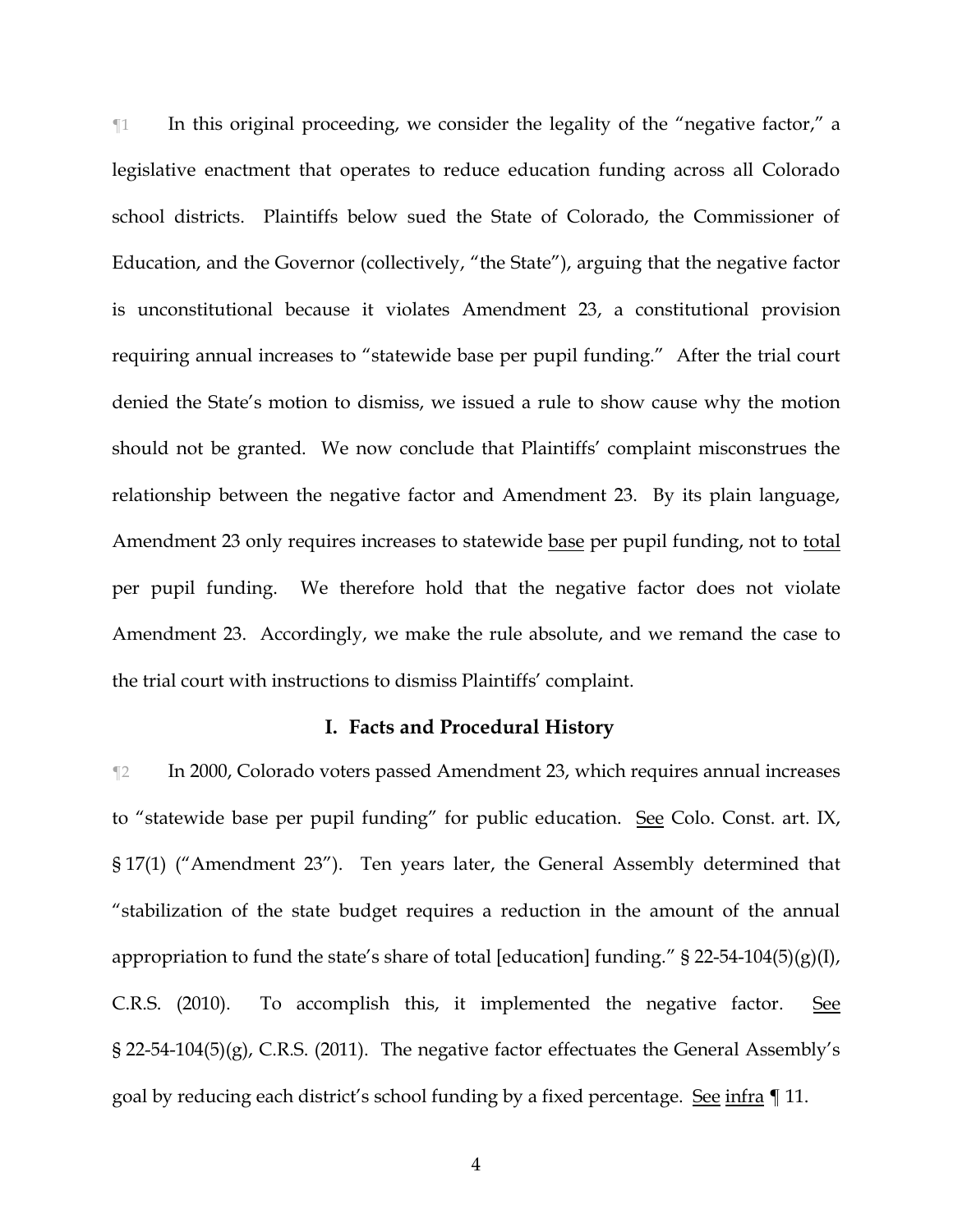¶3 Plaintiffs sued the State for declaratory and injunctive relief, arguing that the negative factor violates Amendment 23 and is thus unconstitutional. The trial court denied the State's motion to dismiss, finding that "Plaintiffs have alleged sufficient facts." The State petitioned us to exercise our original jurisdiction under C.A.R. 21. We issued a rule to show cause why the motion to dismiss should not be granted.<sup>1</sup>

## **II. Original Jurisdiction**

¶4 "Original relief pursuant to C.A.R. 21 is an extraordinary remedy that is limited both in purpose and availability." People v. Kailey, 2014 CO 50, ¶ 9, 333 P.3d 89, 92. Despite this, we "generally elect to hear C.A.R. 21 cases that raise issues of first impression and that are of significant public importance." In re Marriage of Wiggins, 2012 CO 44, ¶ 12, 279 P.3d 1, 5. The question presented in this case—which implicates the apportionment of nearly one billion dollars of state funding—is undeniably such an issue. Furthermore, because Plaintiffs' complaint presents a pure question of law, the existing record is sufficient, and allowing the case to proceed to trial would not further clarify the question of the negative factor's constitutionality.

## **III. Standard of Review**

¶5 The constitutionality of the negative factor is a question of law, which we review de novo. See Kailey, ¶ 12, 333 P.3d at 93. We presume that the negative factor is constitutional, and we will only void it if we deem it to be unconstitutional beyond a reasonable doubt. See Justus v. State, 2014 CO 75, ¶ 17, 336 P.3d 202, 208.

<sup>&</sup>lt;sup>1</sup> In its motion to dismiss, the State also argued that the trial court lacked subject matter jurisdiction and that Plaintiffs lacked standing. Because the State did not pursue these arguments in its petition for a rule to show cause, we do not address them here.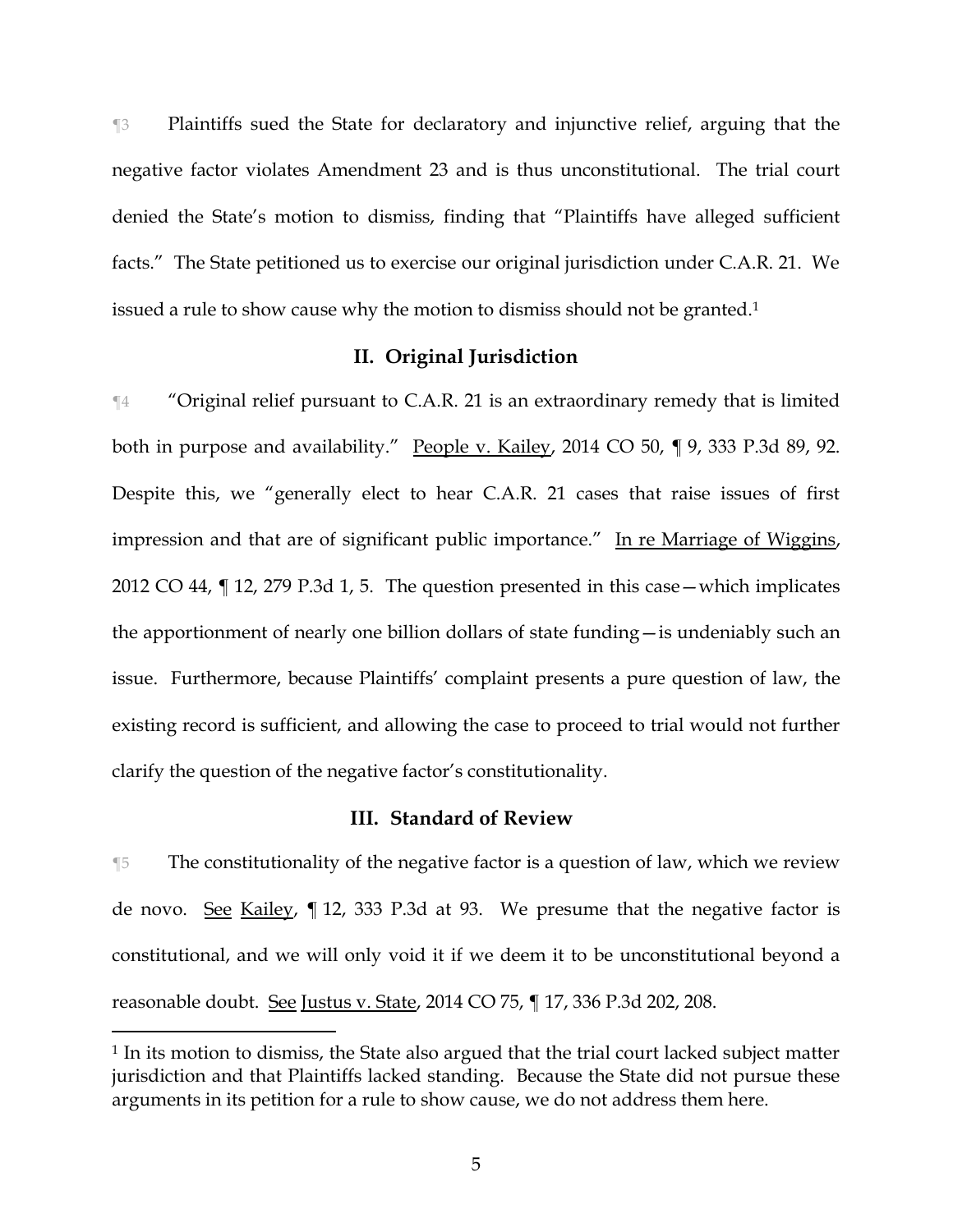#### **IV. Analysis**

¶6 To resolve the constitutionality of the negative factor, we begin by charting the recent history of education funding in Colorado, examining Amendment 23, the negative factor, and their respective impacts on the State's school funding formula. We then consider whether the negative factor violates Amendment 23's constitutional mandate. We conclude that, because Amendment 23 only requires increases to base per pupil funding, the negative factor does not violate the amendment.

## **A. Education Funding in Colorado**

¶7 Colorado awards education funding to individual school districts pursuant to the Public School Finance Act of 1994 ("the Act"). See §§ 22-54-101 to -137, C.R.S. (2015). Prior to the passage of Amendment 23, the Act calculated the "total program" funding for each district. See § 22-54-104(1), C.R.S. (2000). To do so, it first calculated a district's per pupil funding. See § 22-54-104(3), C.R.S. (2000). Per pupil funding could be broken into two main components: base funding and factor funding. Base funding, as designated by the term "statewide base per pupil funding," was uniform for all districts. See § 22-54-104(5)(a), C.R.S. (2000) (specifying the amount of base per pupil funding for seven different budget years, including \$3,878 (plus \$123.70 to account for inflation) for 2000–01). Factor funding, in contrast, varied for each district based on four factors: the personnel costs factor, the cost of living factor, the nonpersonnel costs factor, and the size factor. See § 22-54-104(5)(b)-(e), C.R.S. (2000). The Act created a detailed framework to calculate these factors for each district. See id. It then combined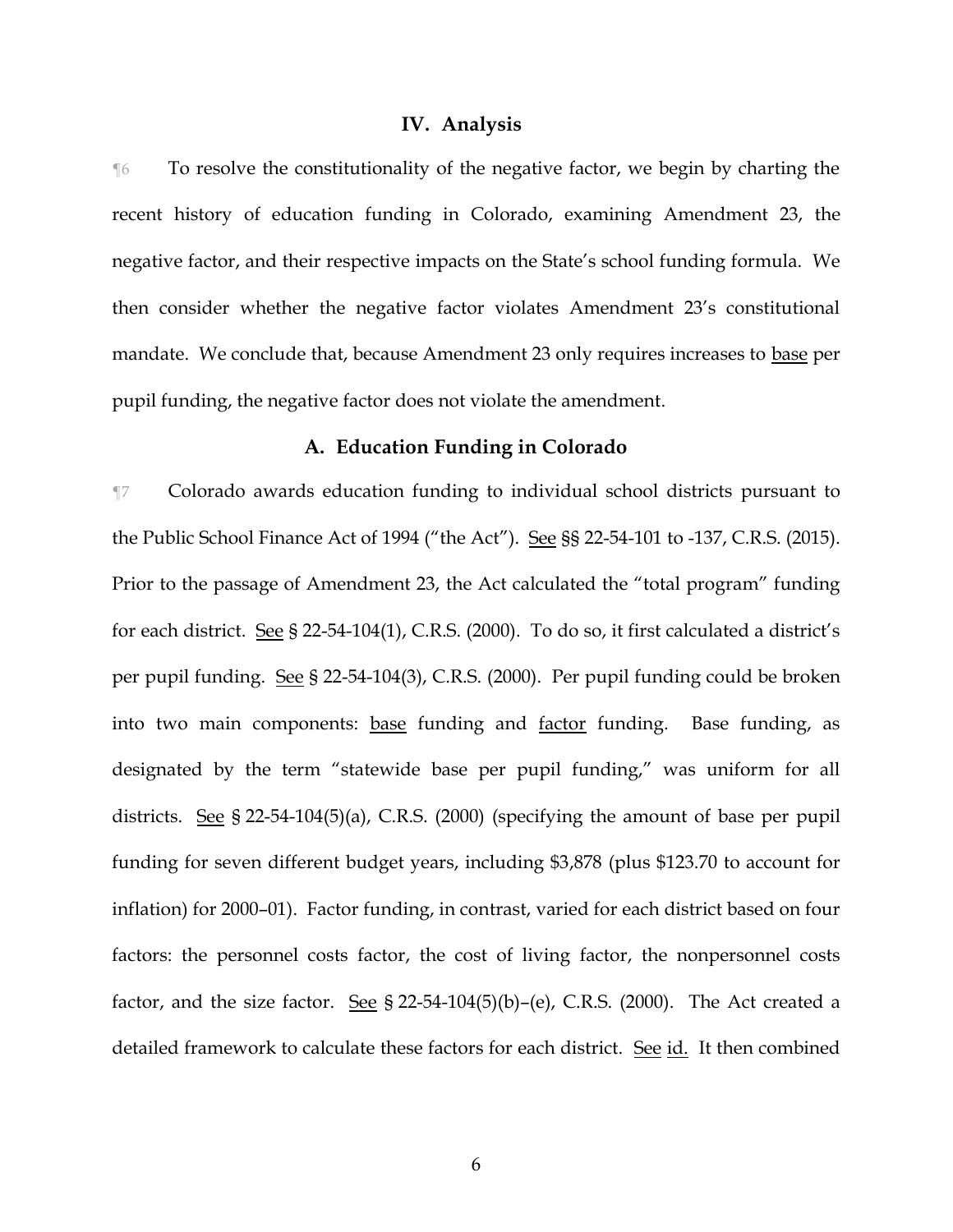these two components, computing each district's total per pupil funding according to the following formula:

((Statewide base per pupil funding x District personnel costs factor x District cost of living factor)  $+$  (Statewide base per pupil funding x District nonpersonnel costs factor)) x District size factor.

§ 22-54-104(3), C.R.S. (2000).

¶8 In addition to calculating per pupil funding, the Act determined each district's "at-risk funding," a computation involving a fifth factor, dubbed the "at-risk factor." See § 22-54-104(4), (5)(f), C.R.S. (2000). Finally, to derive the total program funding amount for each district, the Act multiplied the district's total per pupil funding by its "funded pupil count," then added the district's at-risk funding to that product. See § 22-54-104(2), C.R.S. (2000).

¶9 In 2000, voters passed Amendment 23. Although the amendment mandated changes to education funding, it did not alter the Act's formula. Rather, it required regular increases to one of the variables within that formula: statewide base per pupil funding. In particular, Amendment 23 provided that from 2001–02 through 2010–11, "the statewide base per pupil funding, as defined by the [Act] on the effective date of this section, for public education from preschool through the twelfth grade . . . shall grow annually at least by the rate of inflation plus an additional one percentage point" (emphasis added). The amendment further provided that for 2011–12 "and each fiscal year thereafter, the statewide base per pupil funding for public education" shall grow by at least the rate of inflation (thereby eliminating the "additional one percentage point" increase). In addition, the amendment demanded that "total state funding for all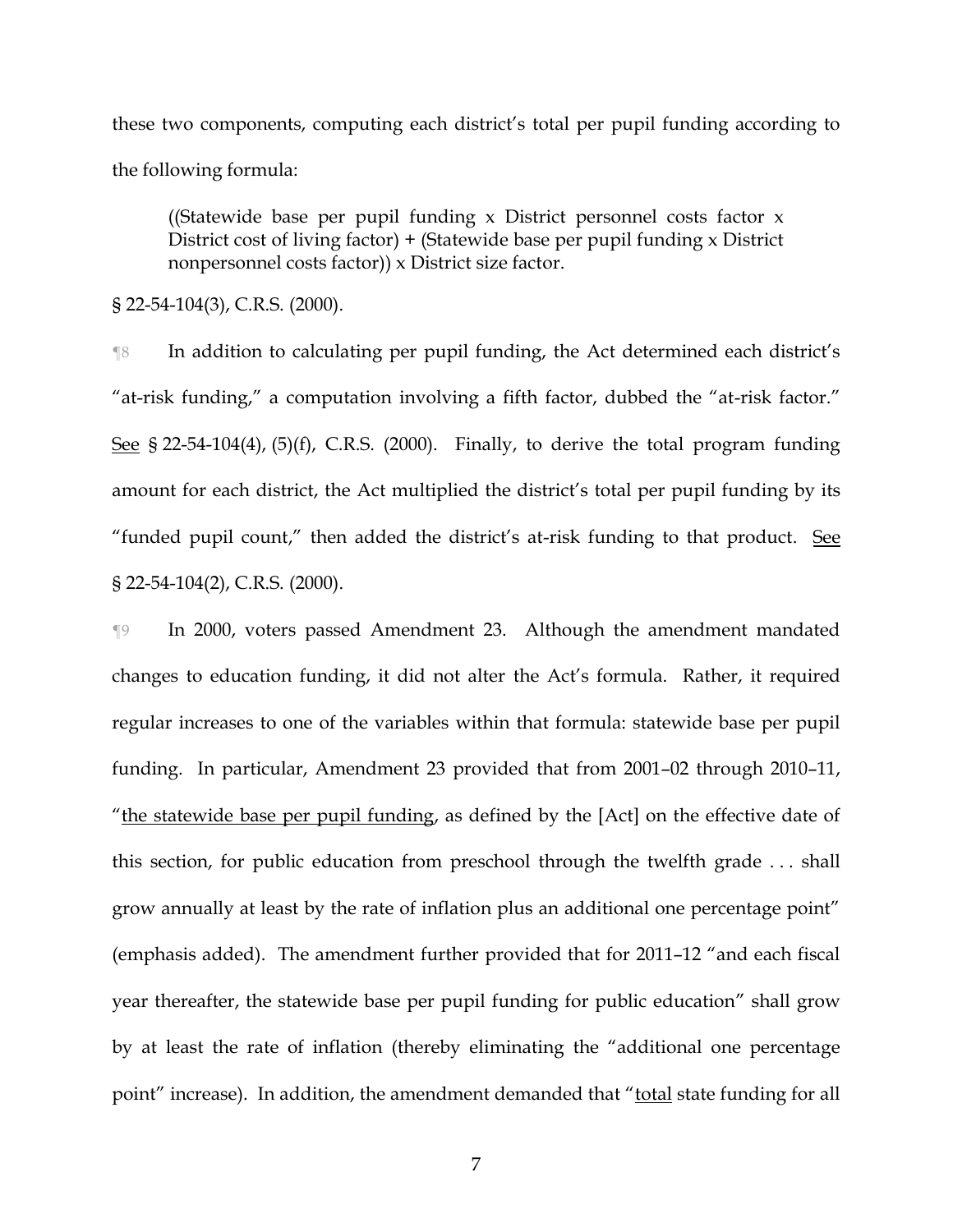categorical programs<sup>2</sup> shall grow annually" at the same rate (emphasis added). Following the passage of Amendment 23, the General Assembly methodically increased the designated amount of "statewide base per pupil funding" each year. Compare § 22-54-104(5)(a)(X), C.R.S. (2003) (providing for a base of \$4,570.31 for 2003-04), with § 22-54-104(5)(a)(XVI), C.R.S. (2009) (providing for a base of \$5,507.68 for 2009–10). Because the General Assembly did not otherwise change the Act's formula, these increases to the base resulted in commensurate increases to total education funding. Compare § 22-54-104(3), C.R.S. (2003), with § 22-54-104(3), C.R.S. (2009) (both establishing identical per pupil funding formulas).

¶10 In 2010, however, the General Assembly "determine[d] that stabilization of the state budget requires a reduction in the amount of the annual appropriation to fund the state's share of [education] funding for all districts." § 22-54-104(5)(g)(I), C.R.S. (2010). But while the General Assembly sought to decrease total education funding, it also needed to continue growing base funding pursuant to Amendment 23. Thus, the General Assembly could only effectuate its goal of stabilizing the budget by reducing factor – not base – funding. To accomplish this, it implemented the negative factor.

¶11 Strictly speaking, the negative factor lowers neither base funding nor factor funding. Instead, the negative factor operates in concert with a hard statutory cap on

 $\overline{a}$ 

8

<sup>2</sup> The amendment defined "categorical programs" as discrete educational programs—as distinct from general education—including "transportation programs, English language proficiency programs, expelled and at-risk student programs, special education programs (including gifted and talented programs), suspended student programs, vocational education programs, small attendance centers, comprehensive health education programs, and other current and future accountable programs specifically identified in statute as a categorical program." Colo. Const. art. IX, § 17(2)(a).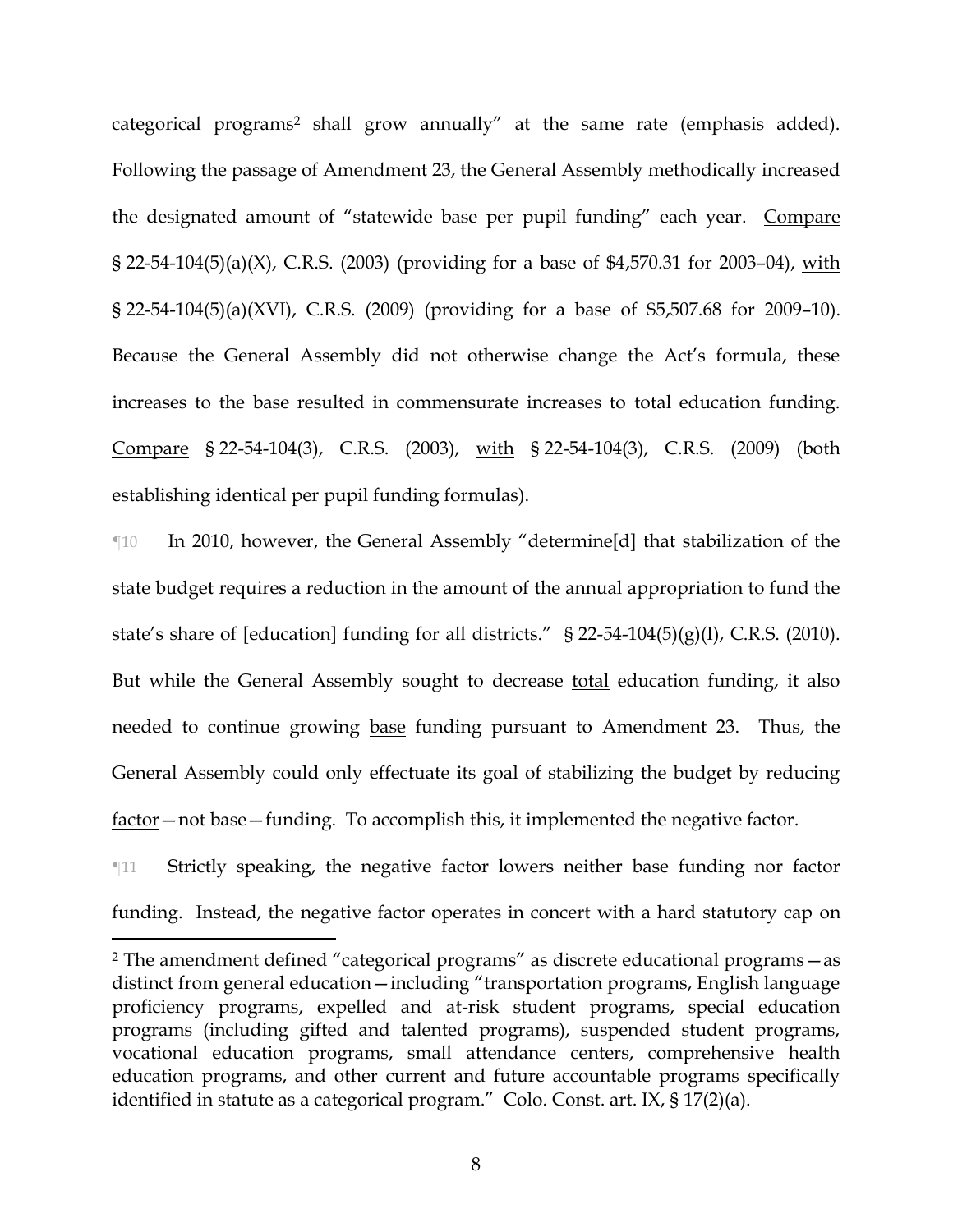total education funding. The Act's formula to determine school funding for each district—again, a combination of uniform base funding and district-specific factor funding—remains intact. See § 22-54-104(2)(a)(IX), C.R.S. (2015). Now, however, total education funding across the state must equal a fixed statutory cap, albeit one that allows for Amendment 23's annual increases to statewide base per pupil funding. See, e.g., § 22-54-104(5)(g)(I)(F) (providing that, "for the 2015-16 budget year, the sum of the total program funding for all districts . . . after application of the negative factor, is not less than" \$6,233,955,737). To achieve this, the Act first calculates the initial statewide total, summing up each district's total funding pursuant to the original formula. See  $\S 22-54-104(5)(g)(II)(A)$ . It then subtracts the statutory cap (the new statewide total) from this amount, and it divides the difference by the initial statewide total to derive a percentage; this percentage is the negative factor. See id. Finally, for every district, the Act multiplies its initial total funding amount by the negative factor, then reduces the district's total funding by that product. See § 22-54-104(5)(g)(II)(B).<sup>3</sup>

¶12 Because the negative factor's mechanics are so convoluted, we will clarify them through a hypothetical. Suppose that Colorado were composed of three school districts: A, B, and C. Suppose further that, prior to the negative factor, District A received \$5 million in education funding, District B received \$10 million, and District C received \$15 million; this results in an initial statewide total of \$30 million. But now suppose that the

<sup>3</sup> For simplicity, our generalized walkthrough of this scheme elides minor provisions elsewhere in the statute. See, e.g., § 22-54-104(4.5) (calculating each district's "on-line funding"); § 22-54-104(4.7) (calculating each district's "extended high school funding"). These provisions produce a de minimis impact on school funding, and they are irrelevant to our analysis of whether the negative factor violates Amendment 23.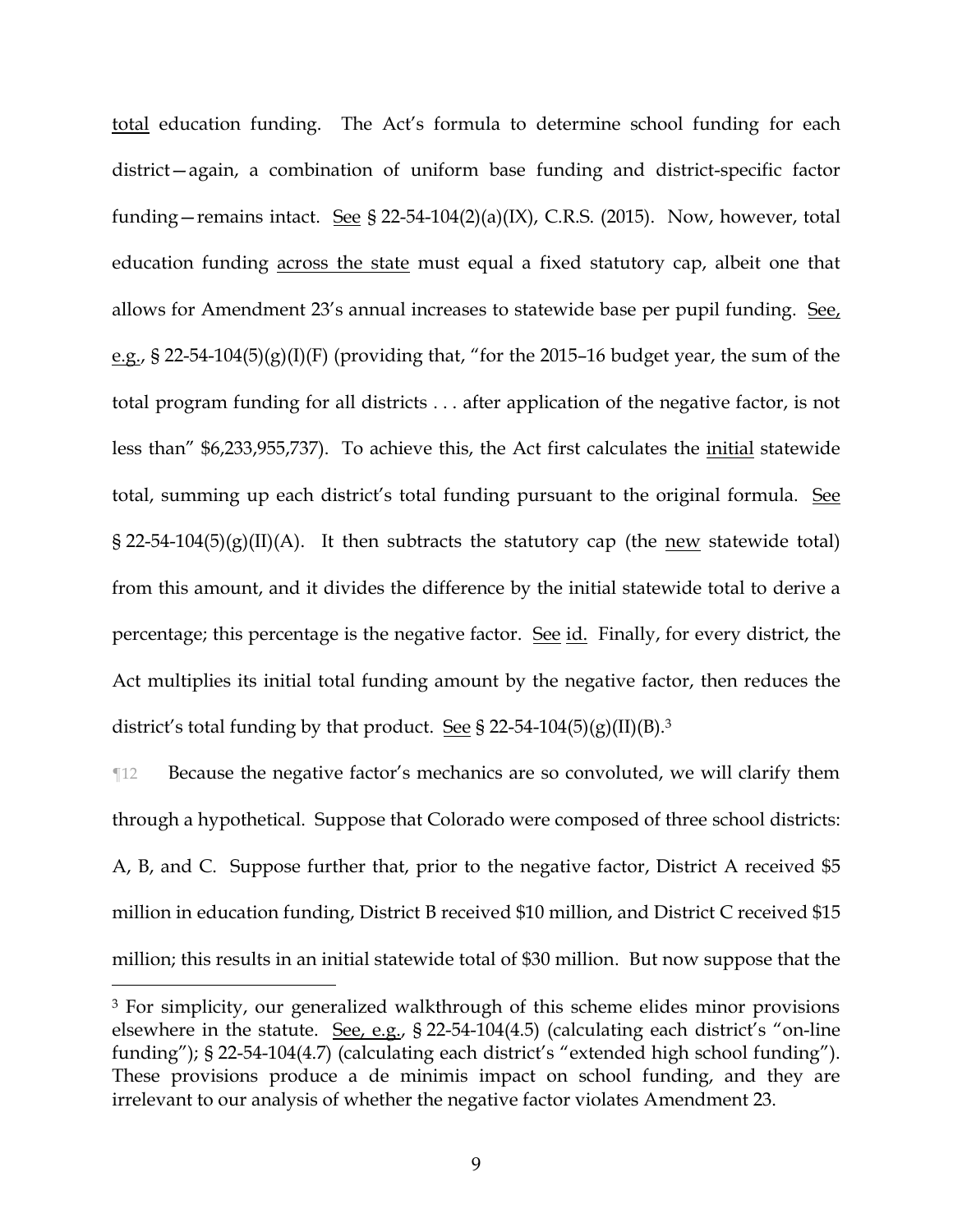Act provided for a statutory cap of \$27 million for statewide education funding. To determine the negative factor, the Department of Education would subtract \$27 million from \$30 million, then divide the difference (\$3 million) by the initial statewide total (\$30 million)—this yields a negative factor of ten percent. Then, pursuant to section  $22-54-104(5)(g)(II)(B)$ , each district's initial funding amount would be cut by this tenpercent negative factor. Thus, District A's funding would be reduced from \$5 million to \$4.5 million, District B's funding would diminish from \$10 million to \$9 million, and District C's funding would drop from \$15 million to \$13.5 million. As a result, the new statewide total for education funding—\$4.5 million from District A, plus \$9 million from District B, plus \$13.5 million from District C—now equals the statutory cap of \$27 million.

¶13 Now, to visualize the interplay between the negative factor and Amendment 23, consider District A in the context of per pupil funding. Recall that District A, prior to the negative factor, received \$5 million in total education funding. See supra ¶ 12. Now suppose that District A has 500 pupils. Therefore, prior to the negative factor, District A's total per pupil funding would have been \$10,000 (\$5 million divided by 500 pupils). But because the ten-percent negative factor reduced District A's total funding from \$5 million to \$4.5 million, see supra ¶ 12, it commensurately reduced District A's per pupil funding from \$10,000 to \$9,000 (\$4.5 million divided by 500 pupils). The question is whether this reduced level of per pupil funding has dropped below Amendment 23's mandated amount.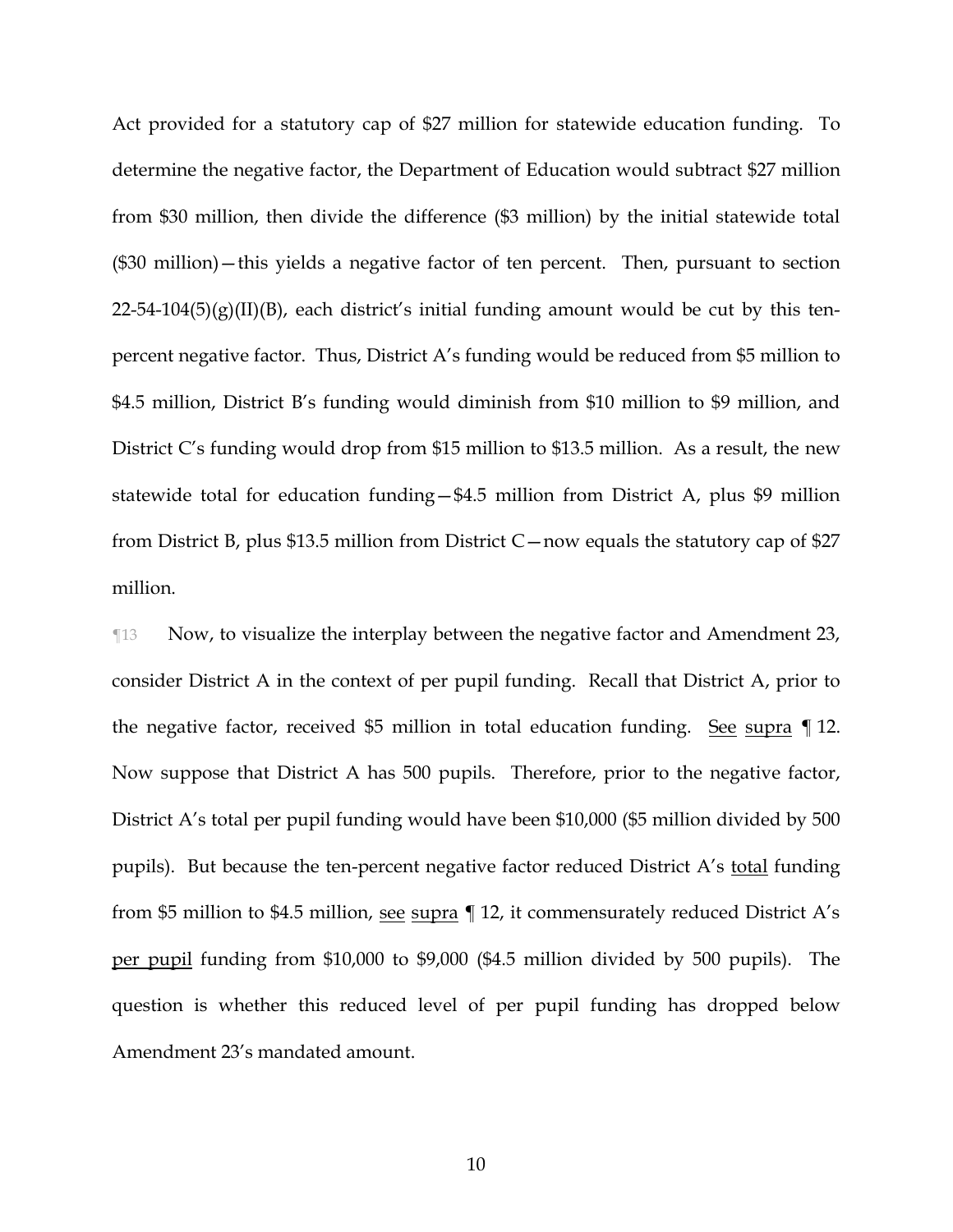¶14 To answer this question, suppose we are in the 2015–16 budget year. In that year, Amendment 23 required a base per pupil funding amount of \$6,292.39. See § 22-54-104(5)(a)(XXII). Thus, before the negative factor, District A's total per pupil funding of \$10,000 broke into two components: \$6,292.39 in base per pupil funding, plus an additional \$3,707.61 in factor funding. After the negative factor, District A's total per pupil funding dropped to \$9,000: the same \$6,292.39 in base per pupil funding, plus a reduced \$2,707.61 in factor funding. As such, despite the negative factor's application, District A's lower per pupil funding amount (\$9,000) remains above the constitutionally mandated base per pupil funding amount (\$6,292.39). Thus, in practical terms, the negative factor has decreased District A's factor funding by \$1,000 without diminishing its base funding.<sup>4</sup>

¶15 This hypothetical illustrates the theory behind the negative factor: how it reduces total education funding, but not so drastically as to drop any individual district's total per pupil funding below the required base. The question, of course, is whether the procedure demonstrated in this hypothetical is in fact constitutional. Having examined the relevant statutory framework, we now address whether the negative factor has unconstitutionally diminished statewide base per pupil funding below the levels required by Amendment 23.

<sup>4</sup> For brevity, this hypothetical only applies to a single budgetary year. Going forward, Amendment 23 will continue to elevate the minimum statewide base per pupil funding threshold every year. The General Assembly has accounted for these annual increases by continually raising the statutory cap on total statewide funding. See § 22-54-104(5)(g) (memorializing the statutory cap for different fiscal years, including \$5,225,244,885 in 2010–11, \$5,524,046,767 in 2013–14, and \$6,233,955,737 in 2015–16).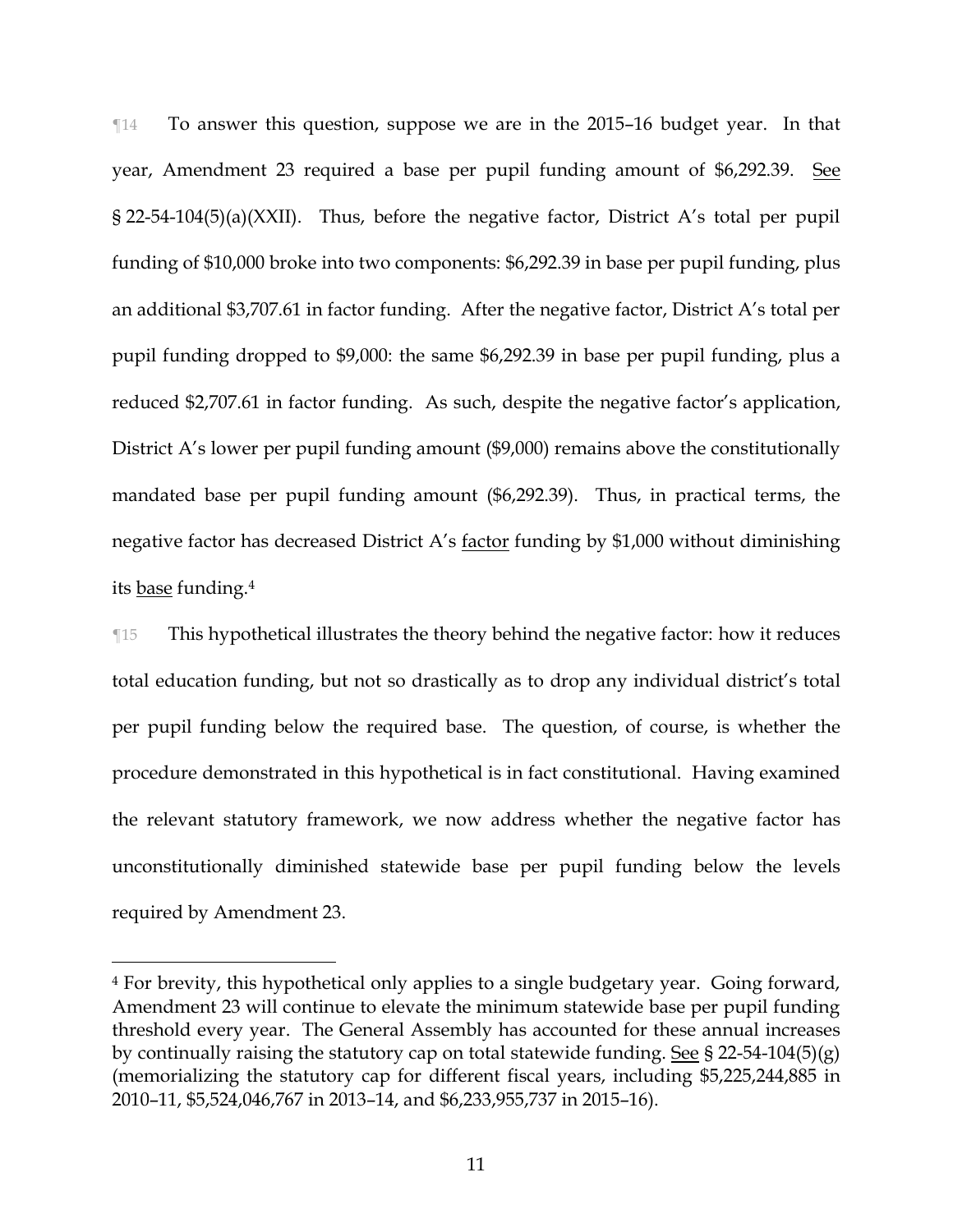### **B. The Negative Factor Has Not Violated Amendment 23**

 $\mathbb{I}^{16}$  As we have demonstrated, the practical operation of the negative factor is highly intricate. Legally speaking, however, Plaintiffs' challenge to the negative factor presents a surprisingly straightforward question of constitutional interpretation. Quite simply, this case is about one thing: the meaning of the term "base."

¶17 The State essentially argues that "base" is synonymous with "floor." It contends that Amendment 23 only requires incremental increases to the floor set by the Act's finance formula, and that the General Assembly retains discretion to adjust additional funding as allocated by the factors. As such, the State distinguishes "base" from "total," positing that while Amendment 23 mandates increases to base per pupil funding, it does not in the same breath prohibit decreases to total per pupil funding.

¶18 Plaintiffs' proffered definition of "base" is more creative. They contend that, in using the word "base," Amendment 23 necessarily intended to "capture the essential qualities" of the variable called the "base." Response Brief at 23 (emphasis removed). They further contend that the base's "essential quality . . . made it the starting point to be increased formulaically by [the] factors," thereby "yielding higher per pupil funding." Id. (emphasis removed). Thus, Plaintiffs argue that Amendment 23 requires increases to total per pupil funding, as effected through adjustments to the base.

¶19 To resolve this dispute, we need only turn to our standard principles of constitutional interpretation. "When interpreting a constitutional amendment adopted by citizen's initiative, we 'give effect to the electorate's intent in enacting the amendment.'" Colo. Ethics Watch v. Senate Majority Fund, LLC, 2012 CO 12, ¶ 20, 269

12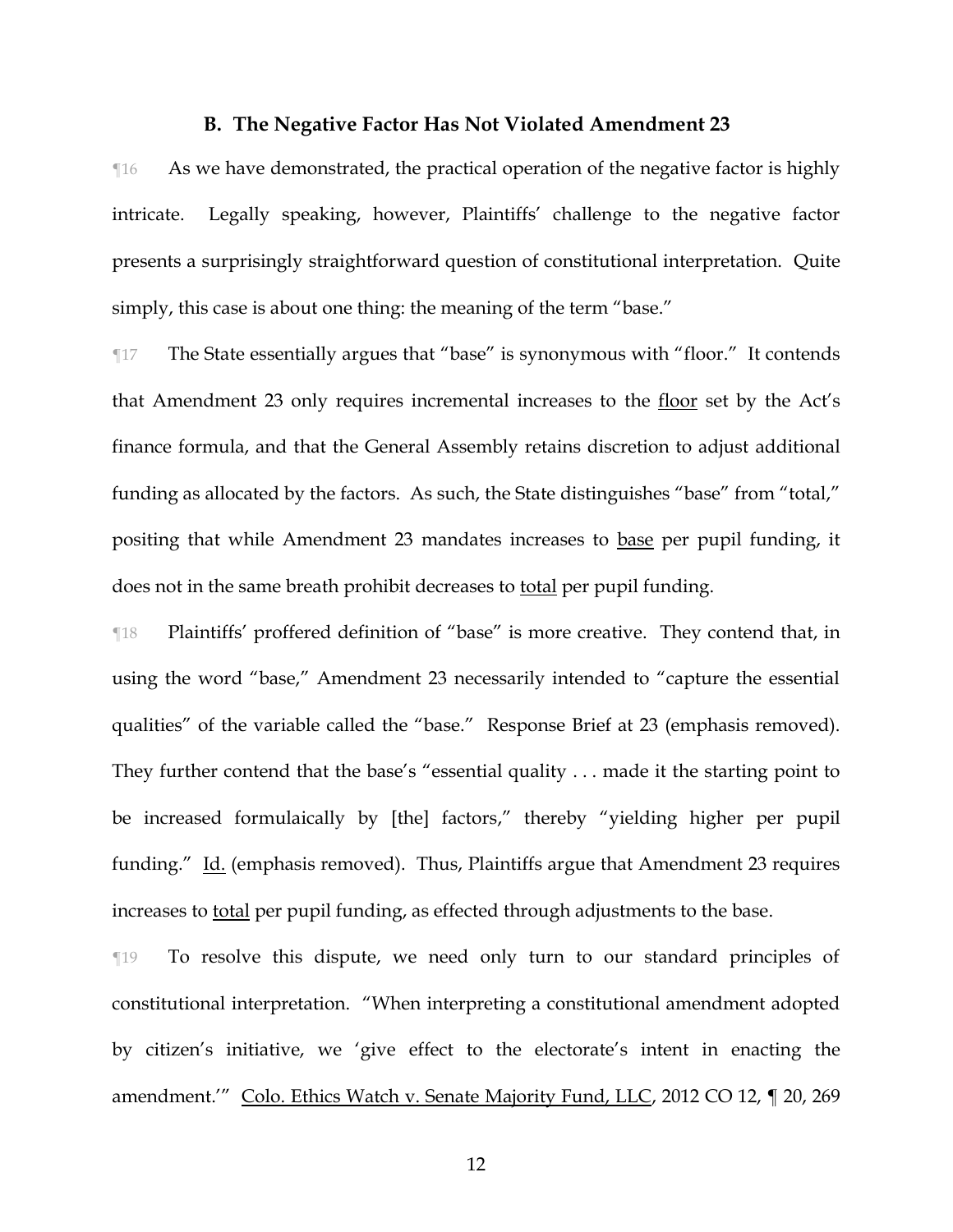P.3d 1248, 1253 (quoting Davidson v. Sandstrom, 83 P.3d 648, 654 (Colo. 2004)). To do so, we "give words their ordinary and popular meaning." Id., 269 P.3d at 1253–54. Thus, we have recognized that "[i]f the language of an amendment is clear and unambiguous, then it must be enforced as written."  $\text{Id.}$ , 269 P.3d at 1254. Only where the amendment's language "is susceptible to multiple interpretations" do we look beyond it to ascertain the voters' intent. See id.; see also Sandstrom, 83 P.3d at 654-55 ("If the intent of the voters cannot be discerned from the language  $\dots$  [c]ourts may determine [it] 'by considering other relevant materials such as the ballot title and submission clause and the biennial "Bluebook," which is the analysis of ballot proposals prepared by the legislature.'" (quoting In re Submission of Interrogatories on House Bill 99-1325, 979 P.2d 549, 554 (Colo. 1999))). Finally, we note that voters "must be presumed to know the existing law at the time they amend or clarify that law." Common Sense Alliance v. Davidson, 995 P.2d 748, 754 (Colo. 2000).

¶20 These principles compel the conclusion that Amendment 23 only requires increases to statewide base per pupil funding, not total per pupil funding. We know that this is what Amendment 23 means, because this is exactly what Amendment 23 says. Once again, the amendment provides for annual increases to "statewide base per pupil funding, as defined by the [Act] on the effective date of this section." That "effective date" was the year 2000. The term "statewide base per pupil funding" appeared a dozen times in the 2000 version of the Act, and each time, its meaning was clear: It was a single variable within the Act's larger per pupil funding formula. See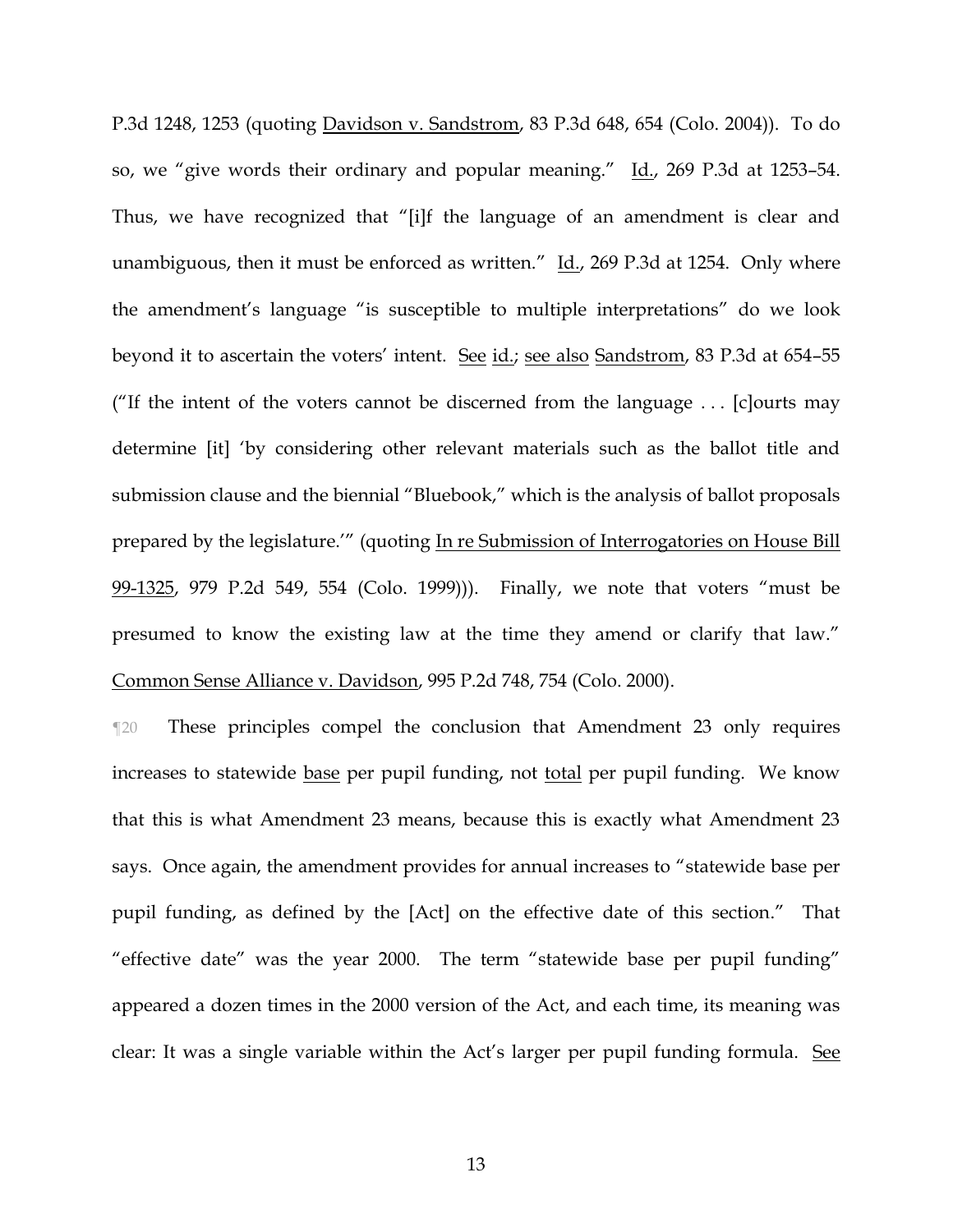§ 22-54-104(3), C.R.S. (2000). Therefore, Amendment 23 does not demand that total per pupil funding increase; it merely requires that this single variable increase.<sup>5</sup>

¶21 The additional language in Amendment 23 only buttresses our conclusion. To wit, in addition to requiring annual increases of "statewide base per pupil funding ... for public education from preschool through the twelfth grade," Amendment 23 further mandates annual increases of "total state funding for all categorical programs" (emphasis added). This discrepancy between "base" and "total" cannot be accidental. Rather, it is reflective of the voters' intent to adjust school funding in two different ways: increasing base per pupil funding for standard public education, and augmenting total funding for categorical programs. If voters had wished to increase "total" per pupil funding rather than "base" per pupil funding, they would have said so.

¶22 Plaintiffs argue that interpreting Amendment 23 in this fashion produces an absurd result. See Bickel v. City of Boulder, 885 P.2d 215, 229 (Colo. 1994) ("[A]n unjust, absurd or unreasonable result should be avoided when construing a constitutional

<sup>5</sup> Plaintiffs point out that "statewide base per pupil funding" does not appear in the "definitions" section of the 2000 Act. See § 22-54-103, C.R.S. (2000). They thus contend that the term was necessarily ambiguous at the time of the enactment. But this construction is far too severe. Section 22-54-104, the provision in which the term appears (and the fulcrum of the State's entire system of awarding school funding), contains a multitude of other terms that are critical to the formula but do not appear in the "definitions" section. For example, section 22-54-104(5)(b) explains in detail how to calculate a district's "size factor." Yet under Plaintiffs' theory, this procedure would be rendered ambiguous because the term "size factor" does not appear in the "definitions" section of the Act. Such a result is patently illogical, as is declaring "statewide base per pupil funding"—a term that section 22-54-104(5)(a) quantitatively defines for seven different budget years—to be ambiguous simply because it does not appear in section 22-54-103. That a term is absent from a statute's "definitions" section does not automatically mean that the entire statute fails to define that term.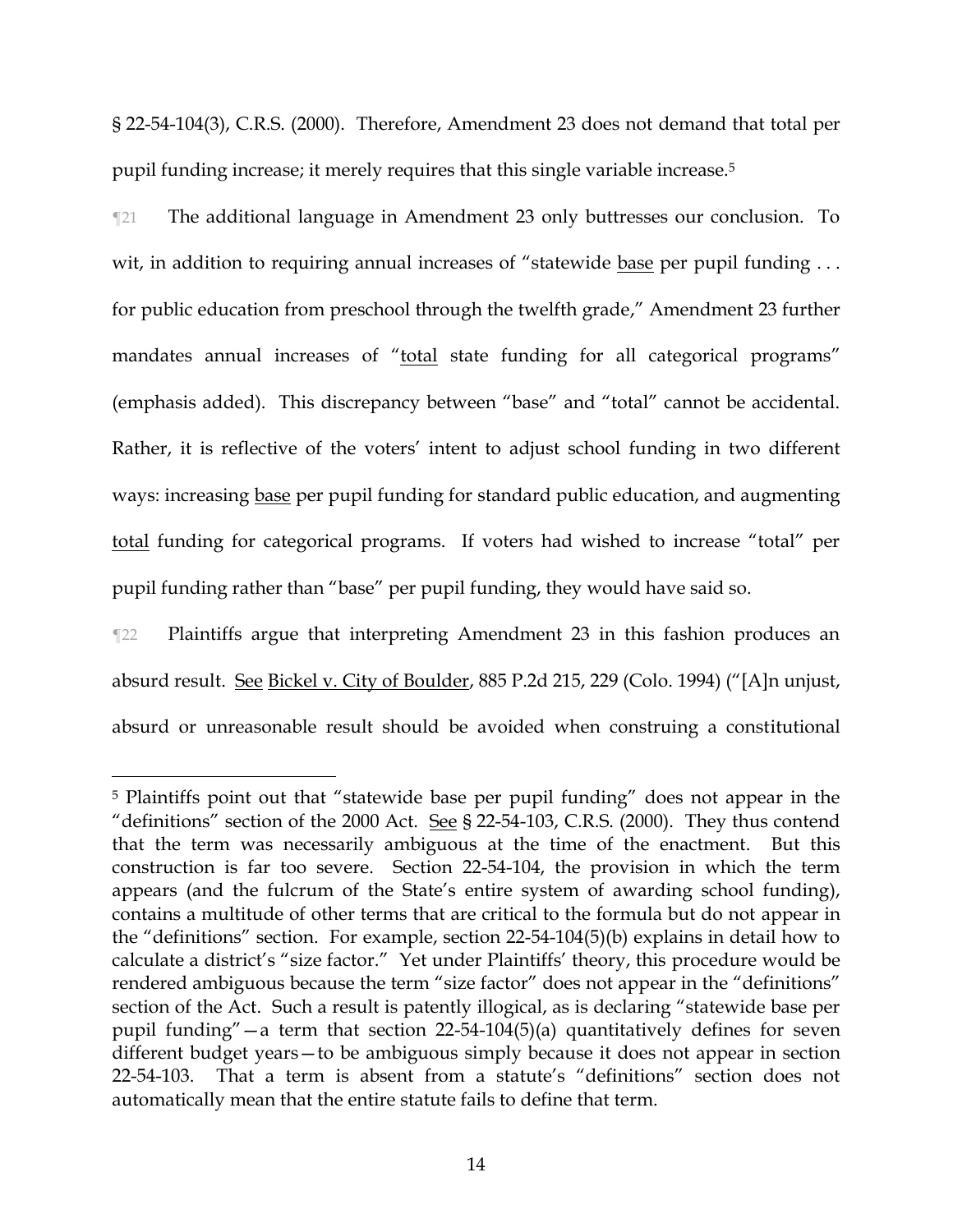provision."). To be sure, we are mindful that we must not engage in overly technical constructions of constitutional amendments if doing so would contravene the voters' intent. See Sandstrom, 83 P.3d at 654. But our interpretation of Amendment 23—a reading rooted in the amendment's plain language—is neither overly technical nor absurd. It is hardly technical to interpret the term "statewide base per pupil funding" precisely as it was defined in the Act, especially given that Amendment 23 explicitly incorporates that definition. See § 22-54-104(5)(a), C.R.S. (2000). And it was perfectly rational, not absurd, for voters to insist that the State annually increase base per pupil funding (which is uniform across all school districts) while simultaneously affording the General Assembly discretion to modify factor funding (which is specific to each individual district).

¶23 Of course, the negative factor calculation does not hinge on the particular characteristics of a given district; rather, the negative factor cuts every district's funding by the same percentage. See supra  $\P$  11. Seizing on this, Plaintiffs advance a complex supplemental argument. They contend that, because the General Assembly is reducing total education funding without adjusting any of the district-specific factors, such cuts must stem from reductions to the other element in the funding formula, i.e., the base.

The Plaintiffs miss the forest for the trees. The <u>origin</u> of the funding reduction is irrelevant. The result of the reduction—that is, whether the State has reduced any district's per pupil funding below the base level set by Amendment 23—is all that matters. The State has not done so, and in fact, Plaintiffs do not allege otherwise. Instead, Plaintiffs allege that the State has reduced statewide base per pupil funding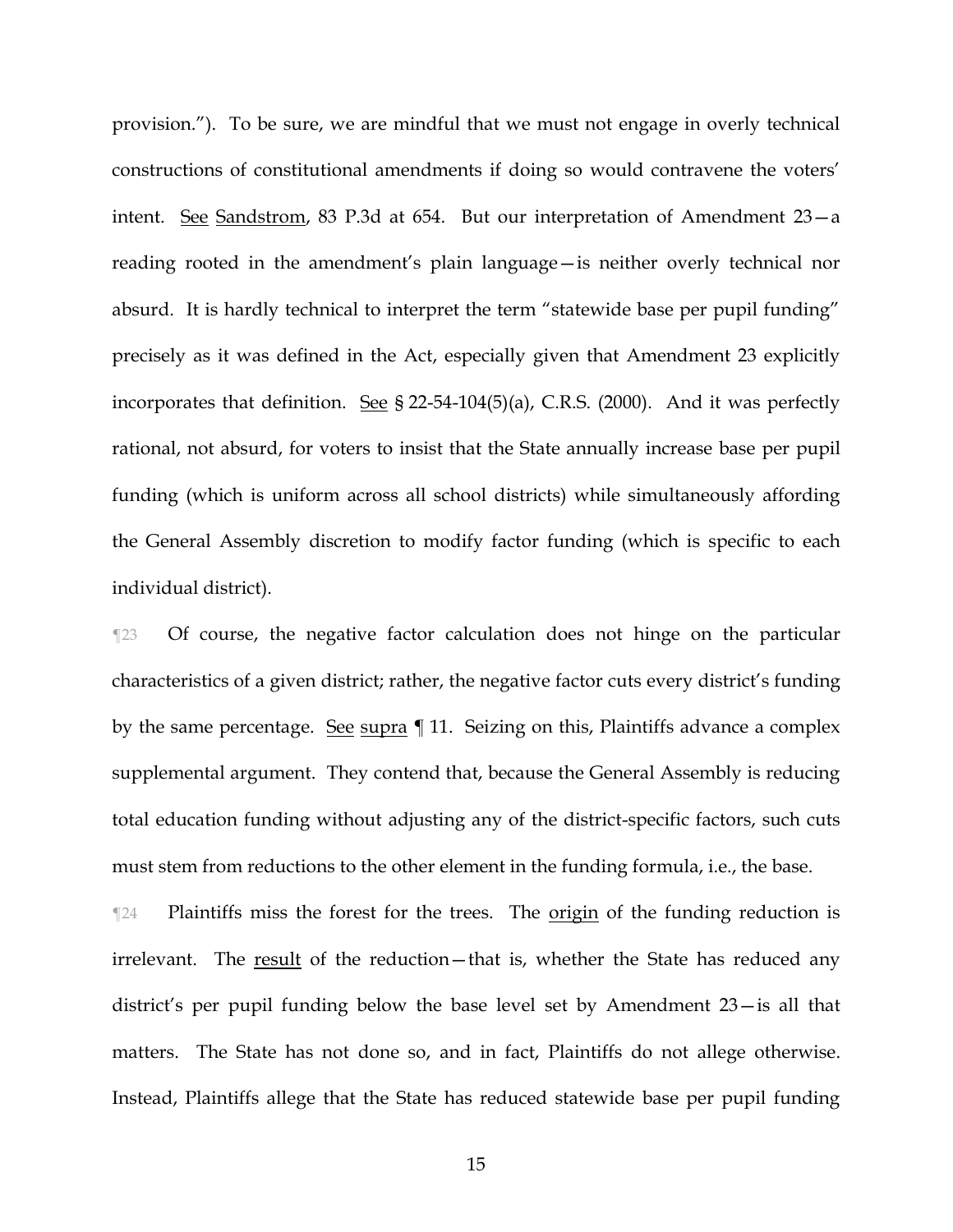below Plaintiffs' proposed definition of the term. As we have established, this definition is incompatible with the plain language of Amendment 23. Therefore, Plaintiffs' complaint stems from a faulty premise, and their mathematical argument is thus a red herring. <sup>6</sup> At the end of the day, the State has not reduced statewide base per pupil funding below its constitutional minimum. That fact torpedoes Plaintiffs' lawsuit. ¶25 Finally, we reject Plaintiffs' contention that the Act's inclusion of a "savings clause" proves that the negative factor is unconstitutional. This savings clause provides that a district's total funding "shall be the greater of" (a) the amount as calculated by the standard formula and the negative factor, or (b) the minimum level of base funding multiplied by the district's number of pupils. See § 22-54-104(5)(g)(III), C.R.S. (2015). Essentially, the savings clause functions as a failsafe. It ensures that, in the event that the negative factor did reduce funding levels for a particular district below those mandated by Amendment 23, that district would still receive its minimum amount of base funding in compliance with the amendment. Thus, the savings clause makes certain that the very theory of Plaintiffs' case—i.e., that the negative factor reduces a district's funding below constitutionally prescribed levels—never becomes a reality. Therefore, contrary to revealing the negative factor's constitutional infirmity (as

<sup>6</sup> Plaintiffs and their amici also contend that the Act's revised finance formula now "cancels out" the variable of "statewide base per pupil funding," thereby rendering the base meaningless. See Response Brief at 13–14; Brief for Department of Business Officials of the Colorado Ass'n of School Executives as Amicus Curiae Supporting Respondents at 17 ("The General Assembly could state any amount in [the Act] for the Base—'\$2', '\$20,000', or even '2,000 Unicorns'—and the result would be the same."). This argument fails for the same reason. Whether or not the base possesses algebraic significance within the funding formula is immaterial. What matters is whether the resultant funding levels have actually dropped below the required base.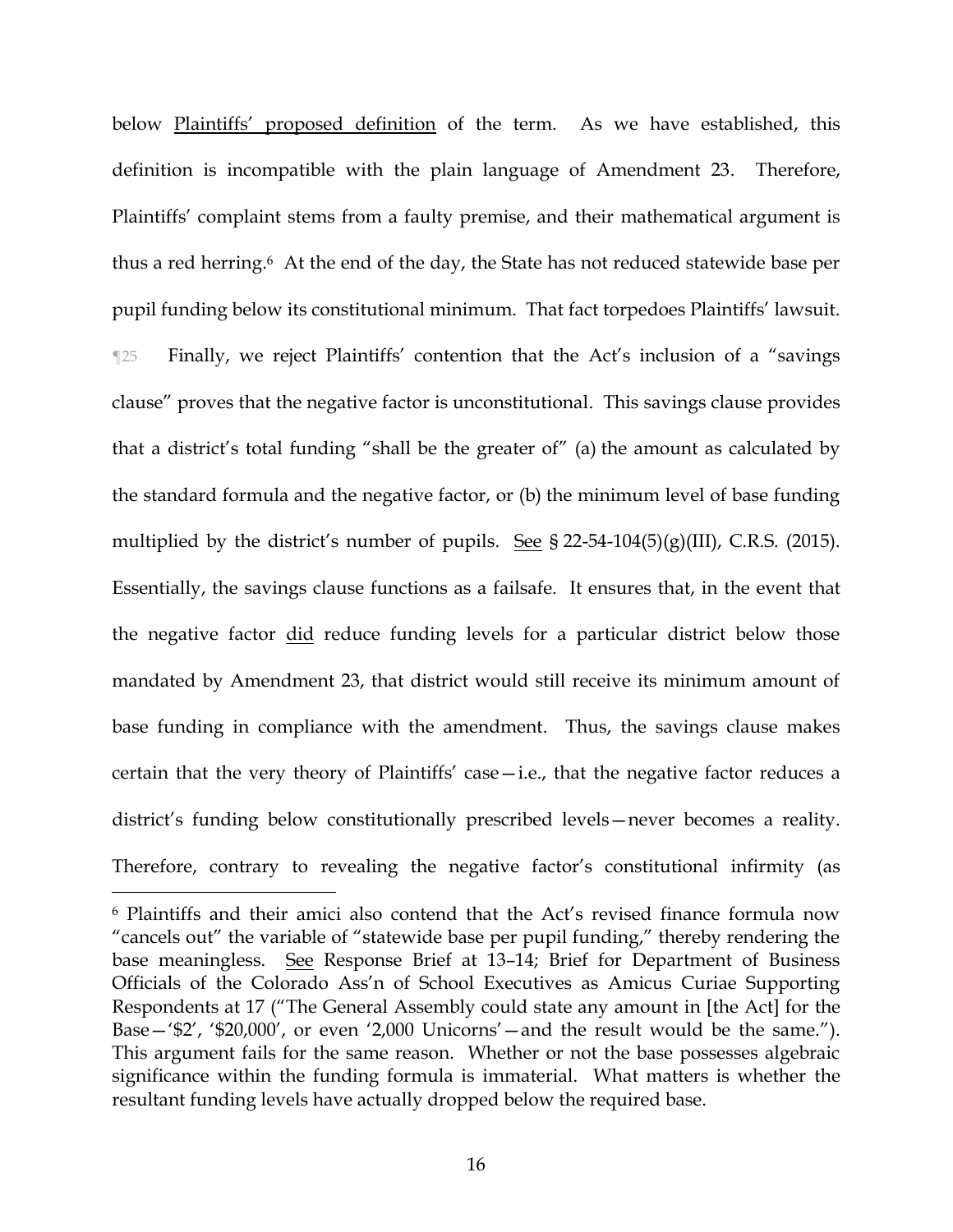Plaintiffs contend), the savings clause does the exact opposite: It ensures that the negative factor cannot function to violate Amendment 23.

¶26 In sum, we conclude that "statewide base per pupil funding" as articulated in Amendment 23 refers only to that single variable within the Act's school finance formula, not to total per pupil funding. Because we reach this conclusion from the amendment's plain language, we need not resort to examining secondary sources to discern the voters' intent. See Colo. Ethics Watch, ¶ 20, 269 P.3d at 1254.

### **V. Conclusion**

¶27 Plaintiffs allege that the State has improperly reduced statewide base per pupil funding in violation of Amendment 23. In so doing, they confuse "base" with "total." Interpreting the term "statewide base per pupil funding" according to its plain and statutorily defined meaning, we hold that the negative factor has not reduced the base below its constitutional minimum and thus does not violate Amendment 23. Therefore, Plaintiffs have failed to state a claim for relief. Accordingly, we make our rule absolute, and we remand this case to the trial court with instructions to dismiss Plaintiffs' complaint.

**JUSTICE MÁRQUEZ** dissents, and **JUSTICE HOOD** and **JUSTICE GABRIEL** join in the dissent.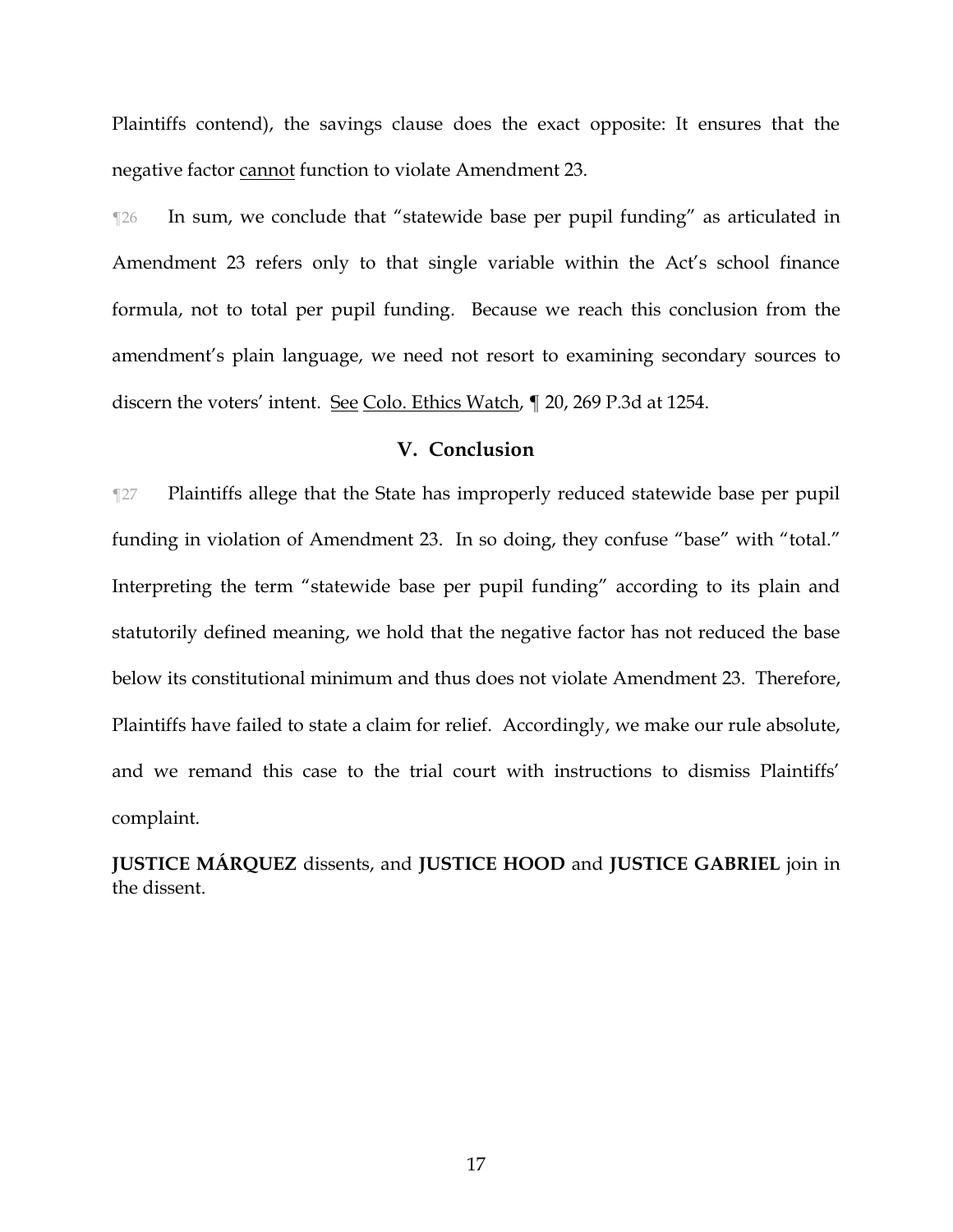## JUSTICE MÁRQUEZ, dissenting.

¶28 Plaintiffs allege that the "negative factor" created by the legislature in section  $22-54-104(5)(g)$ , C.R.S. (2010), circumvents the will of the Colorado electorate as expressed in Amendment 23 by effectively nullifying the Amendment's required increases to statewide base per pupil funding under the school finance formula. In concluding that the plain language of Amendment 23 allows the General Assembly's workaround, the majority ignores this claim. Although this case raises broad fiscal and policy issues of significant public importance, the narrow legal question before us is whether Plaintiffs have pleaded sufficient facts to survive a motion to dismiss. Because they have, I would discharge the rule to show cause. Therefore, I respectfully dissent.

¶29 Amendment 23 requires annual increases in "statewide base per pupil funding, as defined by the Public School Finance Act of 1994 . . . on the effective date of this section." Colo. Const. art. IX, § 17(1). As the majority explains, although the Public School Finance Act ("the Act") does not actually define the term "statewide base per pupil funding," it establishes a formula to calculate education funding for school districts, and the "statewide base per pupil funding" is a component of that formula. Maj. op. ¶¶ 7–8, 20 & n.5. Everyone agrees that the plain language of Amendment 23 requires annual increases to the "statewide base per pupil funding" component of the formula. Everyone also agrees that the General Assembly has, in fact, increased the numerical value of base per pupil funding every year since the passage of Amendment 23. See § 22-54-104(5)(a)(VIII)–(XXII), C.R.S. (2015). The majority ends the analysis there, however, concluding that Amendment 23 has not been violated because the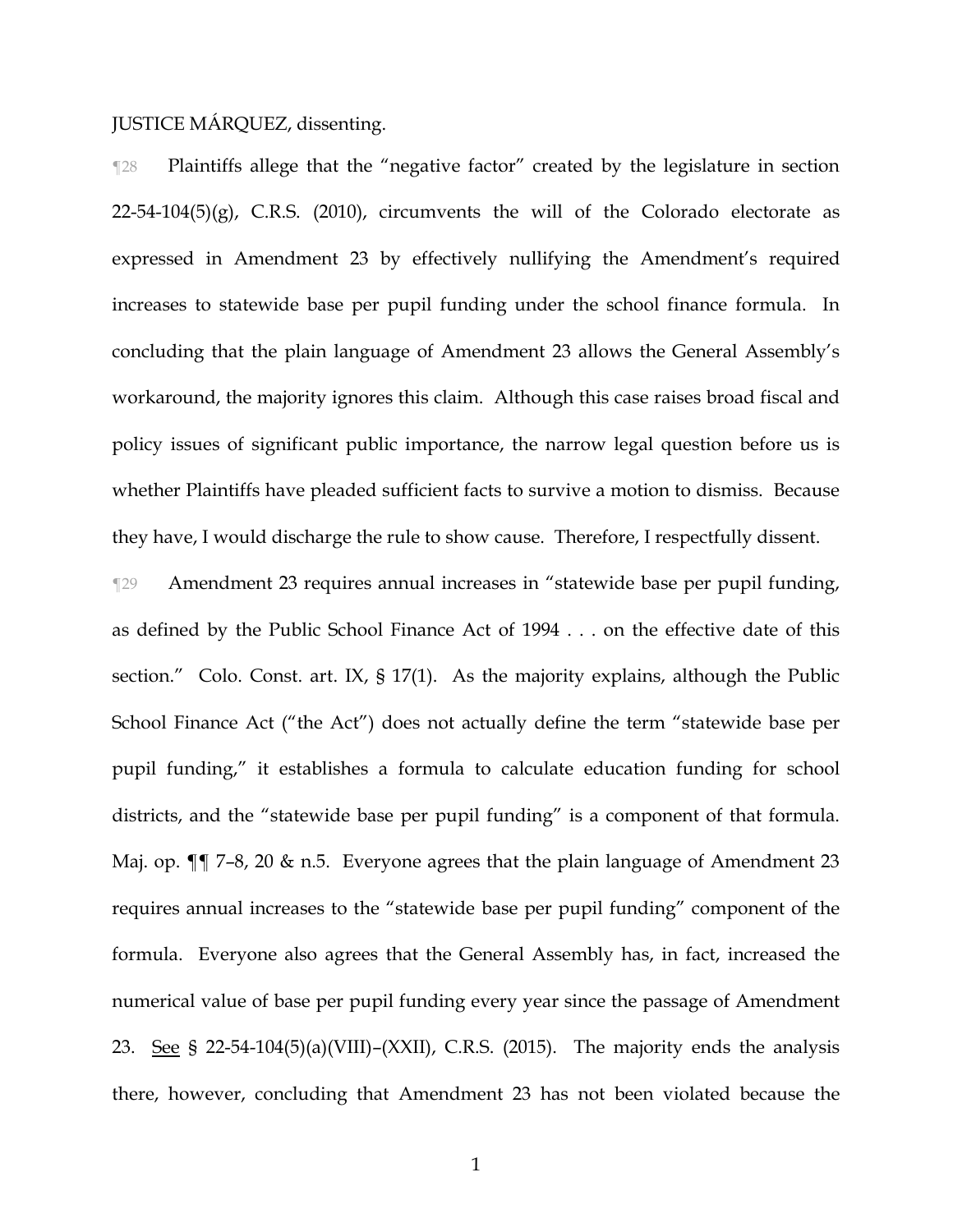General Assembly has continued to increase the statewide base per pupil funding amount in the formula. Yet by focusing on the base component in isolation, the majority disregards the Plaintiffs' core claim: that the negative factor operates to eliminate those increases and now renders the base per pupil funding component of the formula ultimately irrelevant.

¶30 Under the school finance formula that existed "on the effective date" of Amendment 23, an increase to the "statewide base per pupil funding" necessarily generated an increase in a district's total per pupil funding. In other words, Colorado voters understood that, under the formula then in effect, increasing statewide base per pupil funding per Amendment 23 would yield an increase in total per pupil funding. The Blue Book<sup>1</sup> confirmed this understanding of the operation of Amendment 23: It described the initiative to Colorado voters as a proposed constitutional amendment that would "increase[] per pupil funding for public schools" and provided a mathematical example demonstrating that the required annual increases to base per pupil funding would drive increases in total per pupil funding under the then-existing school finance formula referenced in the Amendment. Legislative Council of the Colo. Gen. Assembly,

<sup>1</sup> The Legislative Council of the Colorado General Assembly publishes and distributes to the public an analysis of statewide ballot proposals informally known as the "Blue Book." Contrary to the majority's suggestion, see maj. op. ¶¶ 19, 26, we have routinely relied on Blue Book descriptions and analyses in interpreting voter-initiated measures and referenda—even absent a determination that the plain language of the measure is ambiguous. See, e.g., Dallman v. Ritter, 225 P.3d 610, 623 & n.16, 626 & n.25 (Colo. 2010) (relying on the Blue Book to interpret voter-initiated Amendment 54); Washington Cnty. Bd. of Equalization v. Petron Dev. Co., 109 P.3d 146, 151 (Colo. 2005) (relying on the Blue Book to interpret state constitutional amendment adopted by referendum).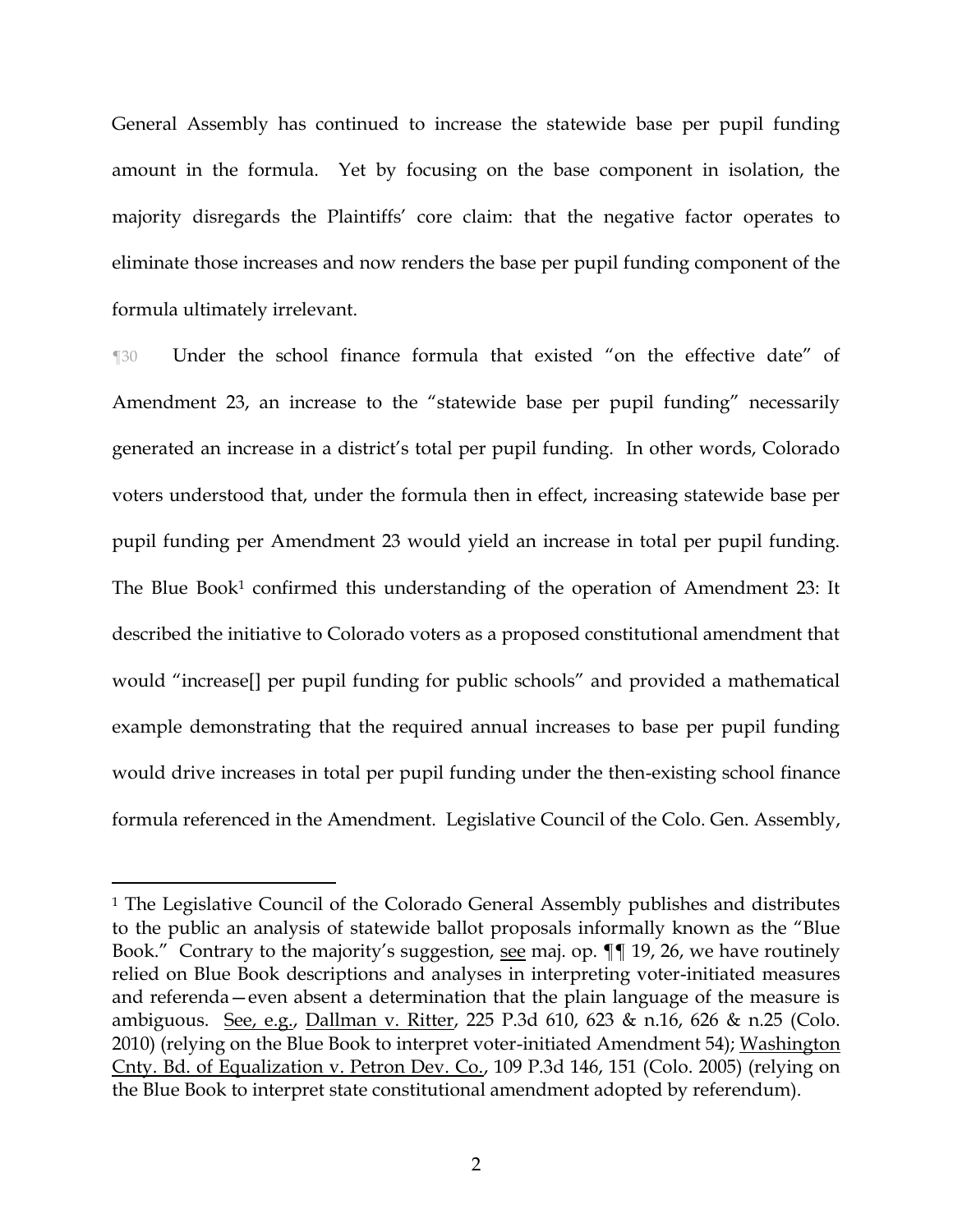An Analysis of the 2000 Statewide Ballot Proposals 9–10 (Research Publ'n No. 475-0, 2000) (hereinafter "<u>Blue Book</u>").<sup>2</sup>

¶31 The Blue Book explained that, under Amendment 23, the state constitution would set minimum annual increases in funding, thus replacing legislative discretion to increase or decrease funding. Id. at 9. Following its passage, the Amendment operated as described in the Blue Book for several years. However, the General Assembly subsequently enacted the "negative factor" and fundamentally altered the school finance formula to calculate funding to conform to a legislatively predetermined spending cap. Hence, the legislature once again controls annual increases or decreases in school funding—just as it did before voters passed Amendment 23. In short, the funding that school districts actually receive now is no longer driven by the increases to the base under Amendment 23 in concert with the finance formula in effect at its enactment. Instead, the legislature chooses a spending cap and calculates a corresponding "negative factor" that is applied to reduce the funding that districts otherwise would receive under the formula. The negative factor operates specifically to ensure that total spending does not exceed the legislature's predetermined cap.

The issue, then, is how the negative factor impacts the increases to statewide base per pupil funding required under Amendment 23. Plaintiffs allege that the negative factor, in concert with the statutory cap under the altered formula, effectively eliminates

<sup>2</sup> The Blue Book explained that, assuming inflation remained at 3.7% over the ten years following enactment of the Amendment, base per pupil funding would increase from \$4,002 to \$6,335—and that, under the proposed amendment, average (total) per pupil funding would increase from \$5,175 to \$8,192. Blue Book at 10.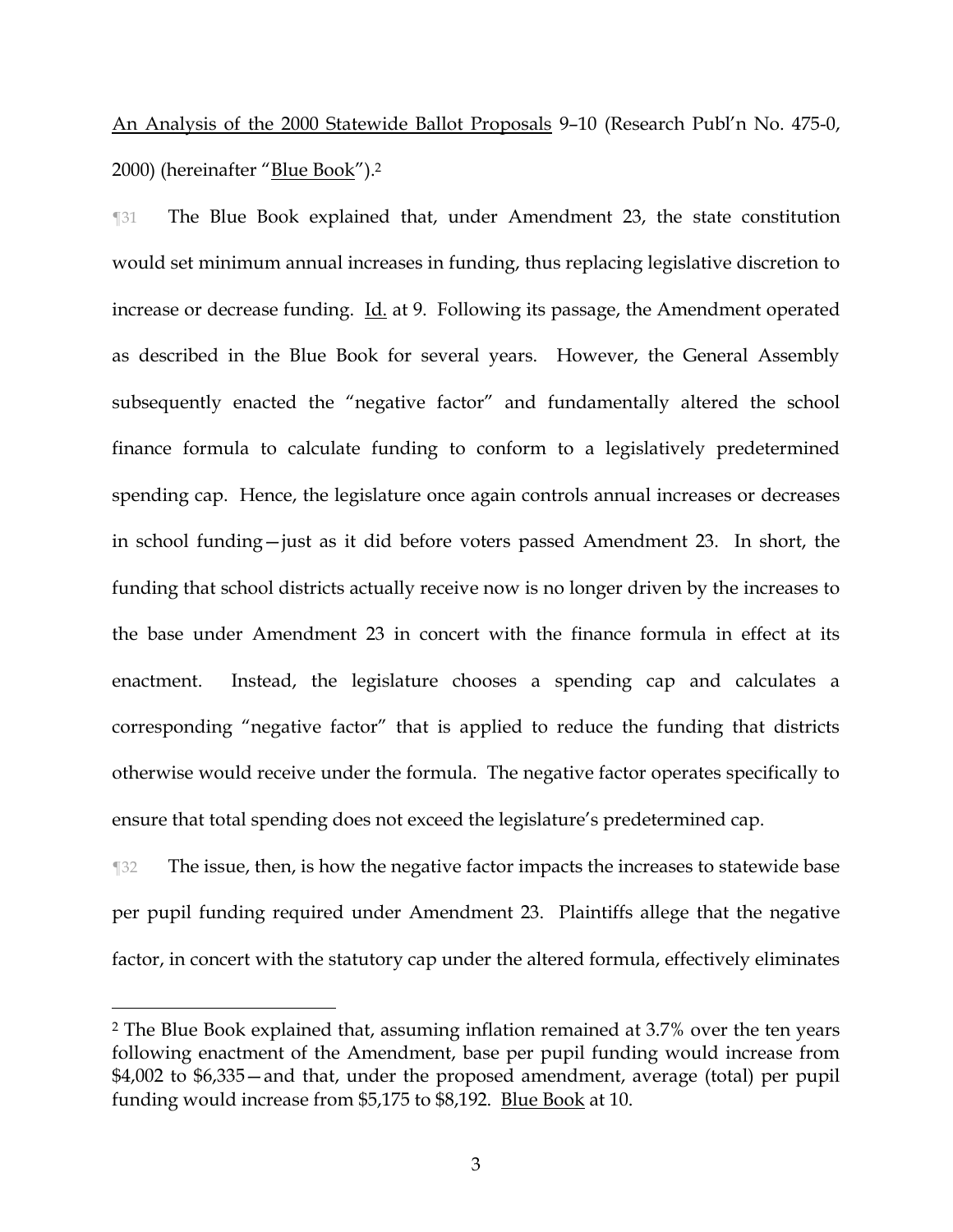the increases to statewide base per pupil funding under Amendment 23 and renders the base component of the formula irrelevant. In my view, Plaintiffs' Complaint states a viable claim that the negative factor violates Amendment 23. Accordingly, I would discharge the rule and permit the Plaintiffs to prove their claims at trial.

#### **I. Background**

¶33 I begin by briefly describing the circumstances that led to the voters' enactment of Amendment 23. I then examine the General Assembly's response to the fiscal exigencies of the last decade—the so-called "negative factor"—which has worked significant cuts to education funding.

## **A. Amendment 23**

¶34 Per pupil spending in Colorado was significantly below the national average in 2000. Br. of Colo. Educ. Ass'n at 5. As a result, teacher pay lagged behind the national average, and Colorado had higher student-to-teacher ratios than in other states. Id. at 5–6, 9. Thus, Colorado educators were required to stretch limited resources further than their peers in other parts of the country.

¶35 In 2000, the Colorado Education Network succeeded in placing on the ballot an amendment to the Colorado Constitution that would "increase[] per pupil funding for public schools." Blue Book at 9. The Blue Book explained that, "[u]nder [Amendment 23], the state constitution sets a minimum increase in funding"—in contrast to the discretion the legislature then had to determine any increase or decrease in funding. Id. In describing the principal arguments in favor of the proposed amendment, the Blue Book explained that Amendment 23 would reverse the "erosion" of funding to public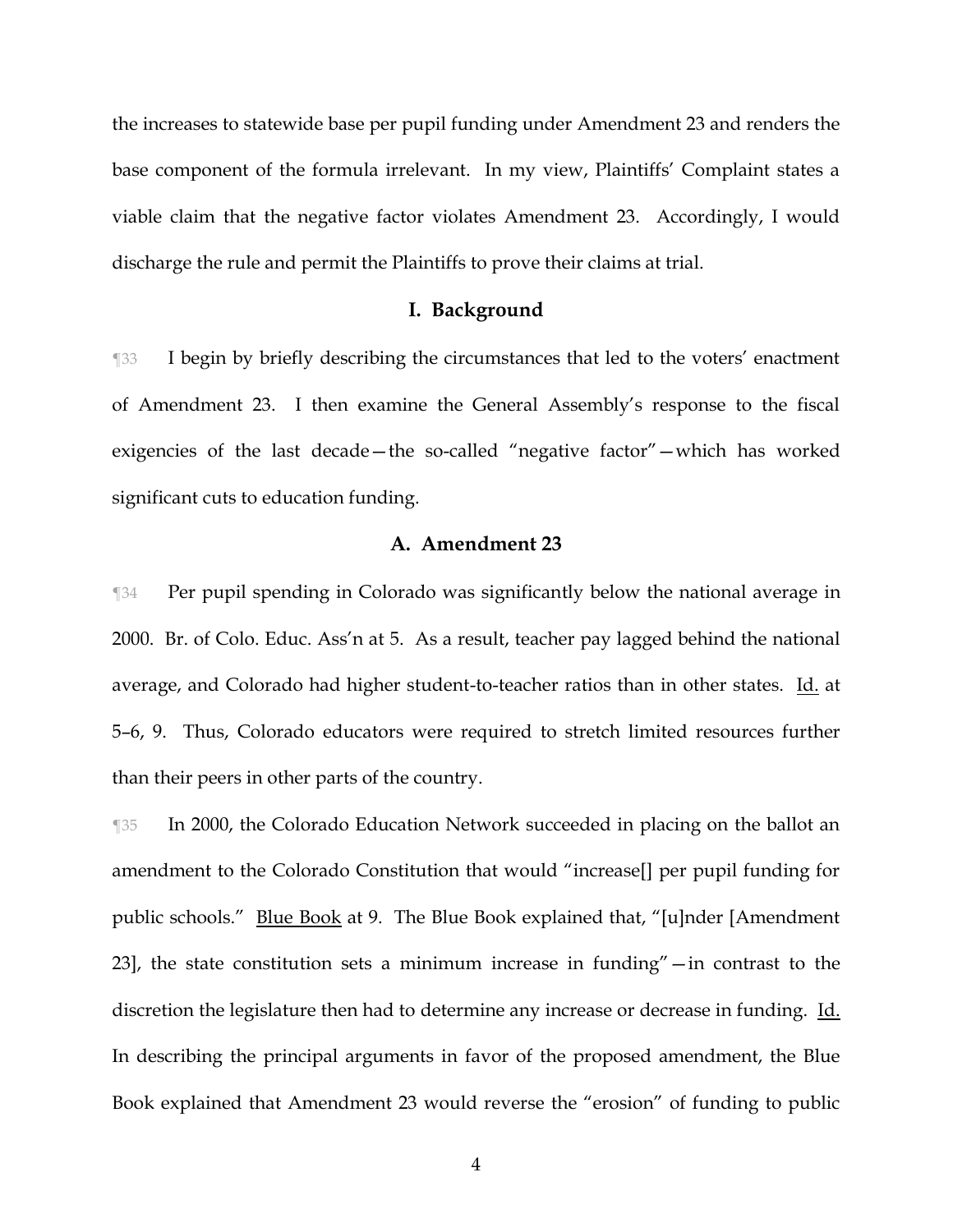schools and the negative effects such erosion had had on per pupil funding, teacher salaries, and class sizes. Id. at 11. In addition, by earmarking a portion of state revenue for public education, Amendment 23 would ensure that funding for public schools would not fall farther behind due to other constitutional spending limits placed on the legislature. Id. at 12.

¶36 Amendment 23 received 53% of the vote in the 2000 general election. See Colo. Sec'y of State, <u>2000 General Election Results</u>, <u>available at</u> http://www.sos.state.co.us/pubs/elections/Results/2000/2000GeneralElectionResults .pdf. Colorado voters thereby added to the constitution article IX, section 17, which states:

In state fiscal year 2001-2002 through state fiscal year 2010-2011, the statewide base per pupil funding, as defined by the Public School Finance Act of 1994, article 54 of title 22, Colorado Revised Statutes on the effective date of this section, for public education from preschool through the twelfth grade and total state funding for all categorical programs shall grow annually at least by the rate of inflation plus an additional one percentage point. In state fiscal year 2011-2012, and each fiscal year thereafter, the statewide base per pupil funding for public education from preschool through the twelfth grade and total state funding for all categorical programs shall grow annually at a rate set by the general assembly that is at least equal to the rate of inflation.

(Emphases added.)

¶37 It is undisputed that the plain language of Amendment 23 requires annual increases to the "statewide base per pupil funding" component of the school finance formula in the Public School Finance Act of 1994 as that term was used in the Act "on the effective date" of Amendment 23. As explained by the majority, base per pupil funding is a component of the school finance formula in the Act; the base component is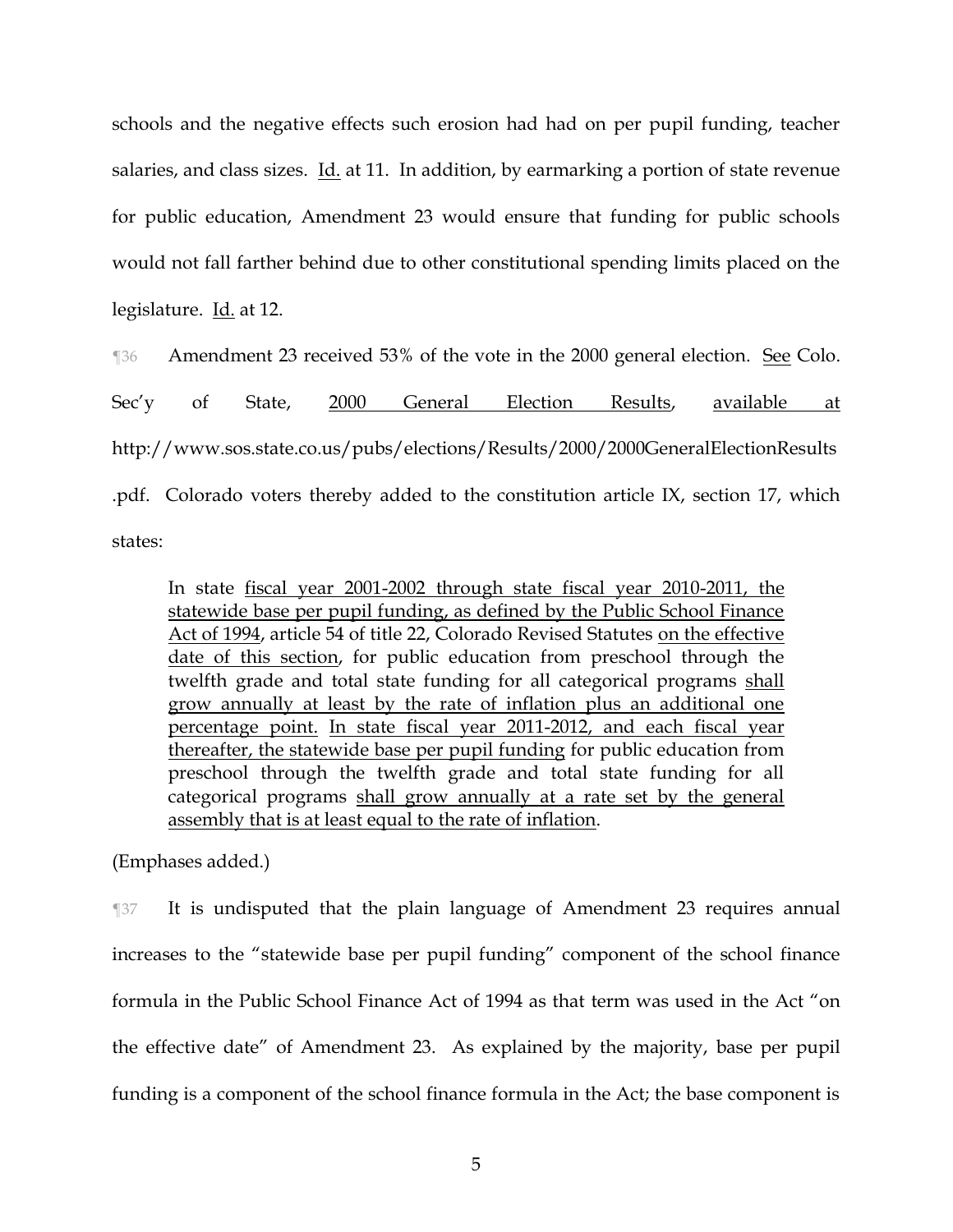uniform for all school districts. Maj. op. ¶ 7. Base funding is then adjusted under the formula to account for various district-specific factors such as personnel costs, cost of living, non-personnel costs, and size. These factors appear as multipliers to determine an individual district's per pupil funding. See id. Following Amendment 23's approval, the General Assembly has increased the statewide base per pupil funding amount by the rate of inflation plus one percentage point for budget years 2001–2002 to 2010–2011, and by at least the rate of inflation thereafter. § 22-54-104(5)(a)(XIII)–(XXII).

¶38 It is also undisputed that, under the statutory formula in effect when the voters approved Amendment 23, an increase in base per pupil funding generated an increase to a district's total per pupil funding, assuming that a district's factors remained otherwise constant. As the majority acknowledges, until the General Assembly enacted the negative factor, the required annual increases to statewide base per pupil funding resulted in corresponding increases to total funding. Maj. op. ¶ 9.

### **B. The Negative Factor**

¶39 Colorado later faced severe budgetary constraints as a result of the financial crisis of 2007–2008 and the recession that followed. As described by the majority, the General Assembly determined in 2010 that "stabilization of the state budget require[d] a reduction in the amount of the annual appropriation to fund the state's share of total program funding." Maj. op. ¶ 10 (quoting § 22-54-104(5)(g)(I), C.R.S. (2010)). In short, the legislature sought to cut education funding. See id.

¶40 Legislators did not make these cuts lightly. One of the bill's sponsors acknowledged that they were "very painful" but were "necessary given the economic

6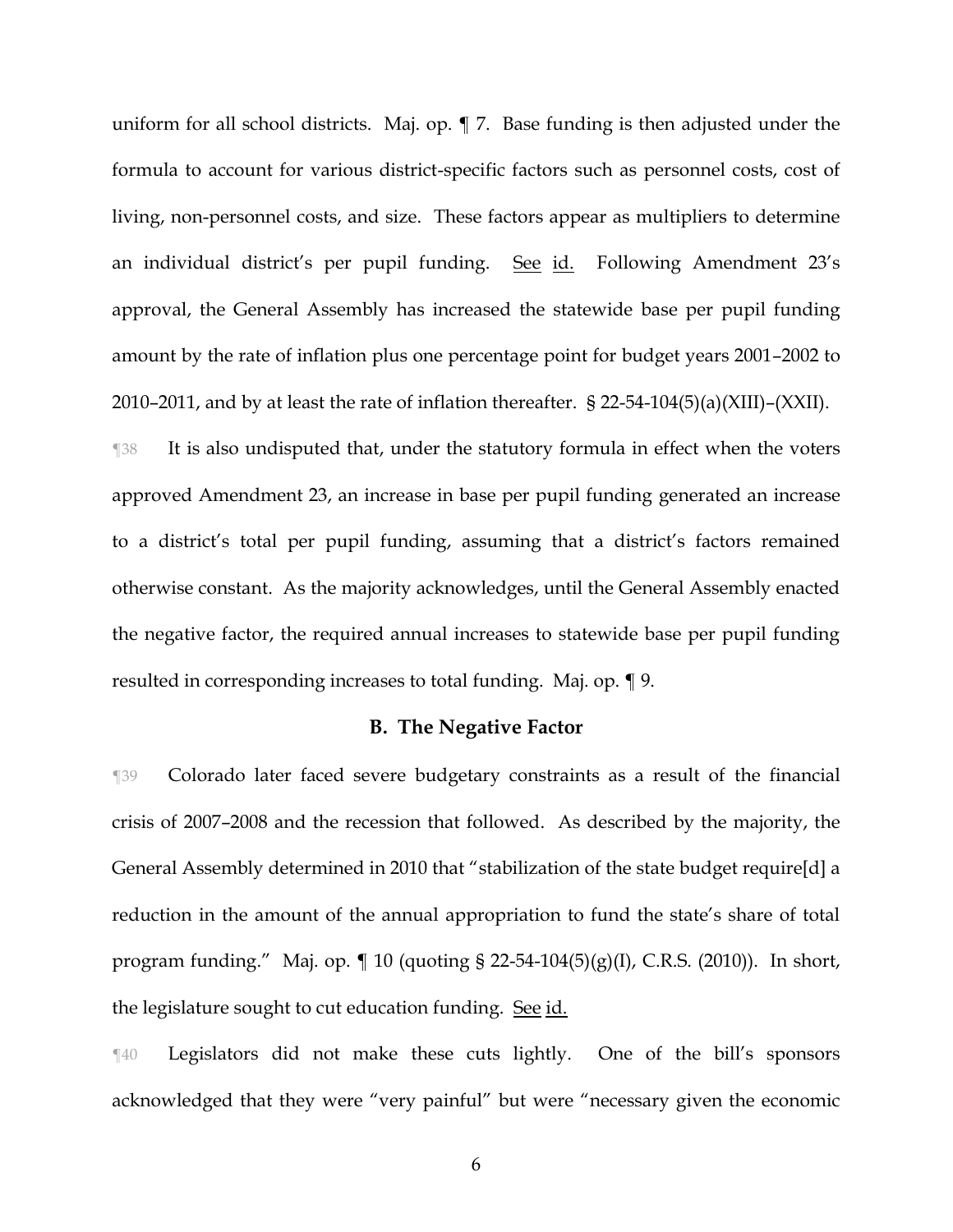times." Second Reading of H.B. 10-1369 before the House, 77th Gen. Assemb., 2d Sess. (Mar. 19, 2010) (statement of Rep. Scanlan). Similarly, Senator Hudak explained:

This is a terrible circumstance for us to be in. And it's because the economy is so bad that we at this point don't appear to have any choice. . . . I just wanted to explain to you why I, somebody who was part of the group that put Amendment 23 on the ballot, could even consider voting in favor of the bill.

Second Reading of H.B. 10-1369 before the Senate, 77th Gen. Assemb., 2d Sess. (Mar. 31, 2010) (statement of Sen. Hudak). The legislature nevertheless proceeded with these cuts by enacting the stabilization factor in paragraph (g) of section 22-54-104(5). Ch. 246, sec. 3, § 22-54-104(5)(g)(I)–(II), 2010 Colo. Sess. Laws 1095, 1095–97. The General Assembly later renamed the stabilization factor the "negative factor" and extended its application to future budget years. Ch. 305, sec. 3, 4, § 22-54-104(5)(g)(I)–(III), 2011 Colo. Sess. Laws 1463, 1464–66.

¶41 In enacting this legislation, the legislature fundamentally altered the school finance formula in the Act. As described by the majority, the legislature now determines, at its discretion, a cap on total funding. Maj. op. ¶¶ 11, 14 n.4. This cap is subtracted from the initial statewide total (i.e., the total funding amount that would be generated under the original school finance formula). The difference is divided by the initial statewide total to derive a reduction percentage called the "negative factor." Id. at  $\P$  11; § 22-54-104(5)(g)(II)(A). The "negative factor" is then applied to reduce by a uniform percentage amount the funding that each school district otherwise would receive under the formula. Maj. op.  $\parallel$  11; § 22-54-104(5)(g)(II)(B). Put differently, the General Assembly now decides what total spending will be each year and then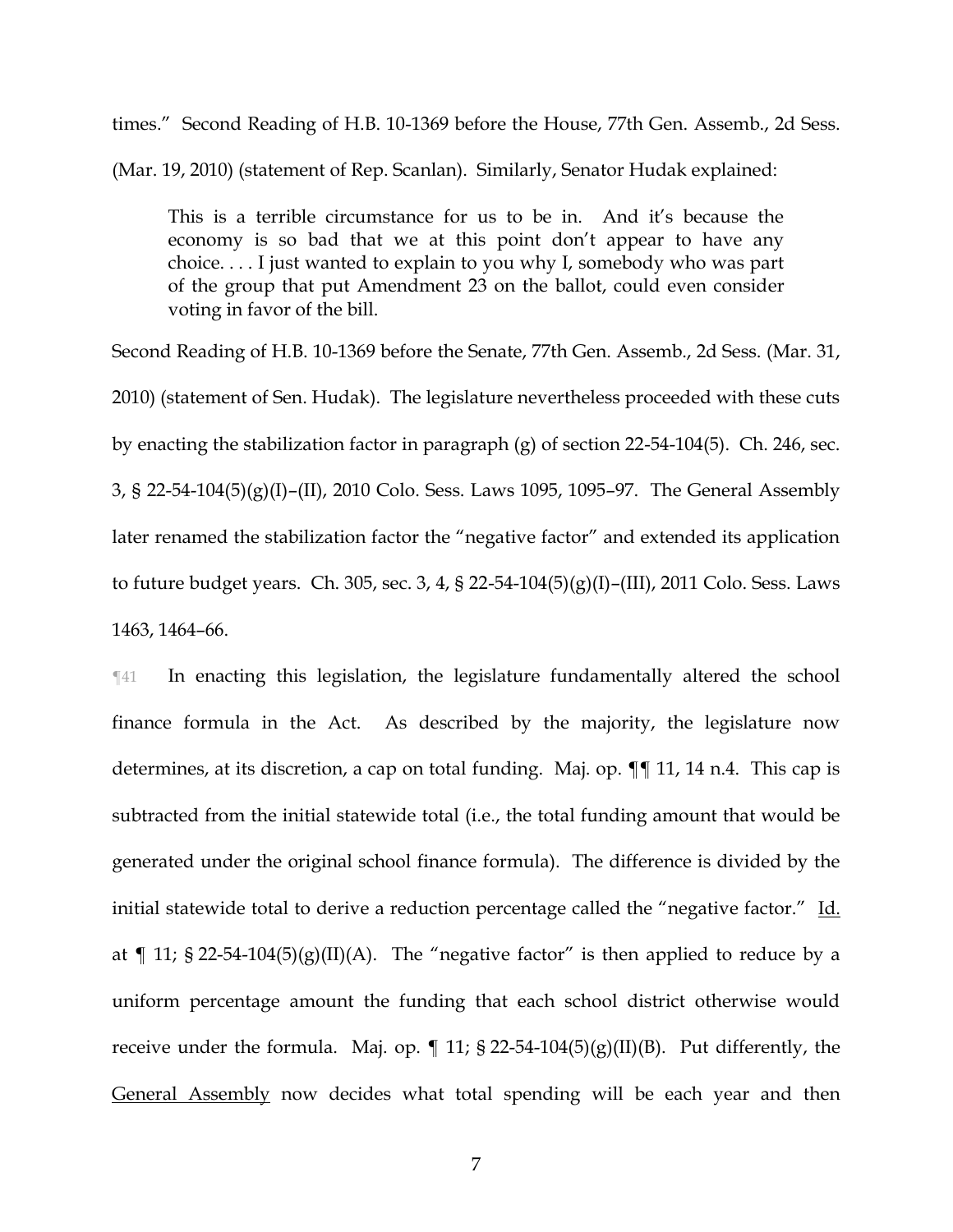reverse-calculates a negative factor to reduce the funding amount that the formula would otherwise generate to achieve the legislature's desired result.

¶42 As the majority necessarily recognizes, the negative factor "operates to reduce education funding across all Colorado school districts." Maj. op. ¶ 1. These funding reductions led Plaintiffs to file this lawsuit challenging the constitutionality of the negative factor. Compl. ¶ 4. Specifically, Plaintiffs' Complaint alleges that the funding cap and negative factor in section  $22-54-104(5)(g)$  negate the will of the electorate by rendering Amendment 23's required increases to the base component in the formula essentially meaningless. Id. at  $\P$  36–39. Expressed mathematically, Plaintiffs assert that base per pupil funding is now used both as a numerator and a denominator in the formula, thus canceling out the effect of any increases to base per pupil funding. See Appendix A.3 According to Plaintiffs, by reducing the total per pupil funding that districts otherwise would receive under the formula, the negative factor operates to nullify the annual increases made to the base component, thus violating Amendment 23. Compl. ¶¶ 38, 44.

### **II. Analysis**

### **A. Standard of Review and Principles of Constitutional Construction**

¶43 A motion to dismiss under C.R.C.P. 12(b)(5) for failure to state a claim tests the formal sufficiency of a plaintiff's complaint. Qwest Corp. v. Colo. Div. of Prop. Taxation, 2013 CO 39, ¶ 12, 304 P.3d 217, 221. Such motions are disfavored and should

<sup>&</sup>lt;sup>3</sup> At oral argument before this court, counsel for the State expressed no disagreement with Plaintiffs' and amici's algebraic expression of the negative factor's impact on base per pupil funding.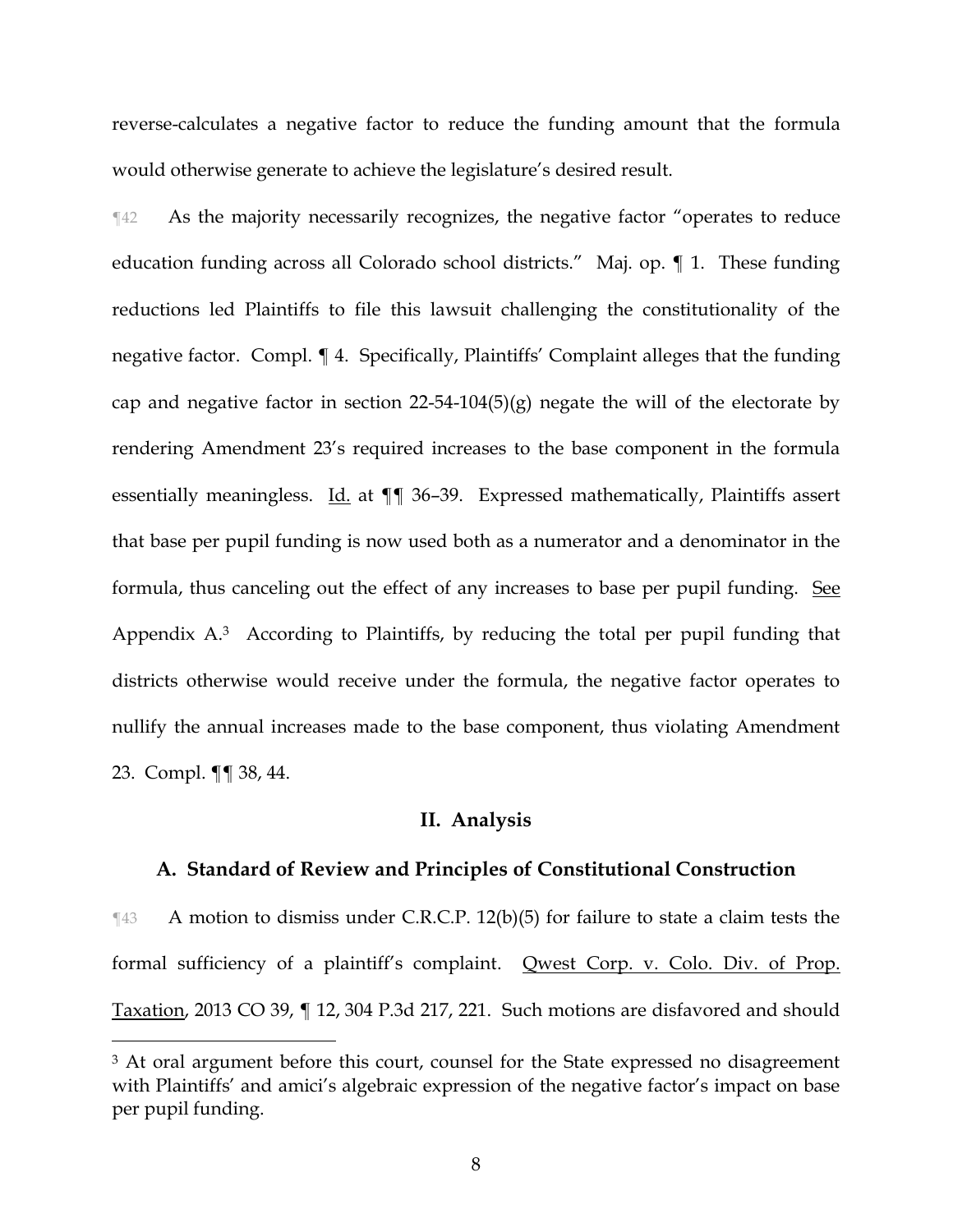not be granted if relief is available under any theory of law. Colo. Ethics Watch v. Senate Majority Fund, LLC, 2012 CO 12, ¶ 16, 269 P.3d 1248, 1253. In reviewing a trial court's ruling on a C.R.C.P. 12(b)(5) motion, we accept the material factual allegations in the complaint as true and view them in the light most favorable to the non-moving party. Id.

¶44 Although we avoid constructions of constitutional amendments that would "hinder basic government functions or cripple the government's ability to provide services," Barber v. Ritter, 196 P.3d 238, 248 (Colo. 2008), we have also made clear that "courts should not engage in a narrow or technical construction of [an] amendment if doing so would contravene the intent of the electorate," Davidson v. Sandstrom, 83 P.3d 648, 654 (Colo. 2004). Rather, courts must give words their ordinary and popular meaning to ascertain what the voters believed the amendment to mean when they adopted it. Id. Ultimately, our duty in construing a constitutional amendment is to give effect to the intent of the electorate in enacting the amendment. See Lobato v. State, 218 P.3d 358, 375 (Colo. 2009); Washington Cnty. Bd. of Equalization v. Petron Dev. Co., 109 P.3d 146, 150 (Colo. 2005).

## **B. Application**

¶45 Plaintiffs' complaint meets the C.R.C.P. 12(b)(5) standard. Because the trial court properly concluded that Plaintiffs have alleged sufficient facts to state a claim that the negative factor violates Amendment 23, I would discharge the rule to show cause.

¶46 The plain language of Amendment 23 requires annual increases to the "statewide base per pupil funding" component of the school finance formula. And it is undisputed

9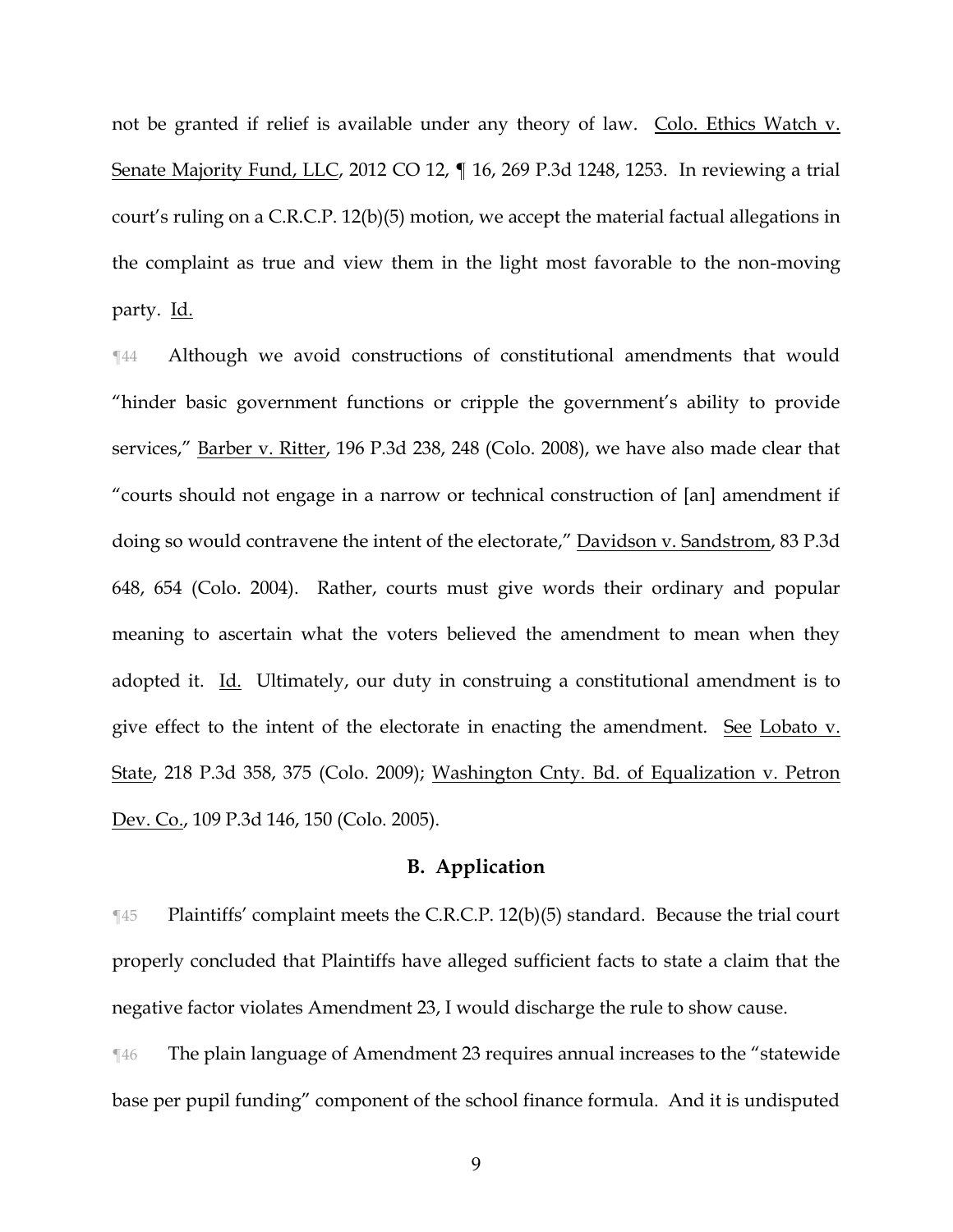that the General Assembly has, in fact, increased that dollar figure each year since the passage of Amendment 23. According to Plaintiffs, however, what has changed is that the negative factor, which is applied to reduce the end product generated by the statutory formula, effectively wipes out those increases to statewide base per pupil funding. By focusing on the term "statewide base per pupil funding" in isolation, the majority ignores the Plaintiffs' core allegation.

¶47 As the majority correctly observes, we presume that the voters are aware of existing law when they enact a constitutional amendment. See maj. op. ¶ 19 (citing Common Sense Alliance v. Davidson, 995 P.2d 748, 754 (Colo. 2000)); see also Bickel v. City of Boulder, 885 P.2d 215, 229 (Colo. 1994). As described above, under the formula in effect when voters passed Amendment 23, increases to statewide base per pupil funding necessarily yielded increases to a district's total per pupil funding, assuming the district's factors otherwise remained constant. The Blue Book informed voters that Amendment 23 would "increase[] per pupil funding for public schools" under the school finance formula then in effect and even provided a mathematical example illustrating how increases to statewide base per pupil funding under that formula yielded increases to average (total) per pupil funding for school districts. Blue Book at  $9-10.$ 

¶48 Crucially, the formula that existed on the effective date of Amendment 23 contained nothing to counteract the effect of increases to base per pupil funding. That is, nothing in the law when Amendment 23 was enacted suggested to voters that

10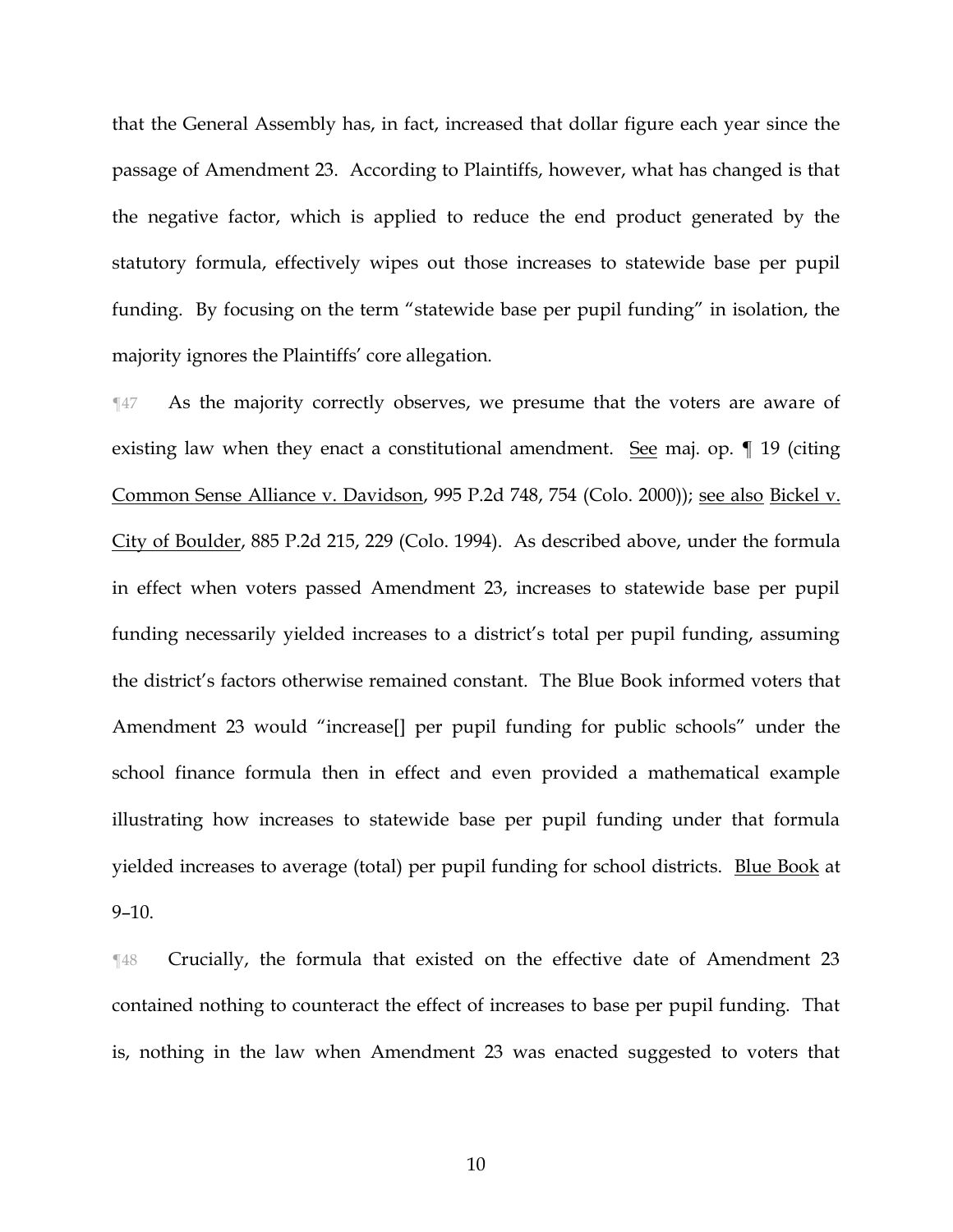increases to statewide base per pupil funding could be nullified by application of something like a negative factor.

¶49 Yet, according to Plaintiffs' Complaint, the negative factor does exactly that by rendering increases to base per pupil funding meaningless. Compl. ¶ 38. As demonstrated in Appendix A, the negative factor actually cancels out base per pupil funding in the formula. Voters surely did not intend the annual increases to statewide base per pupil funding to be pointless—yet according to Plaintiffs' allegations, the negative factor renders them so. The majority's view that nominal increases in base per pupil funding are all that is necessary to satisfy Amendment 23 ignores the Plaintiffs' core claim. Maj. op. ¶¶ 1, 6, 20; cf. Davidson, 83 P.3d at 654 ("Courts should not engage in a narrow or technical construction of [an] amendment if doing so would contravene the intent of the electorate.").<sup>4</sup> Indeed, under the majority's view, the legislature can eliminate the school finance formula entirely so long as each district receives the statewide base per pupil funding amount. Maj. op. ¶ 24 & n.6. Such a view cannot possibly comport with the voters' understanding of Amendment 23.

¶50 Accepting the allegations in Plaintiffs' Complaint as true and viewing them in the light most favorable to the non-moving party, Plaintiffs have alleged sufficient facts

<sup>4</sup> The State's argument that the negative factor only decreases funding attributable to a district's enrollment factors is wholly unpersuasive. The negative factor does not lower any particular term in the formula, but rather applies to reduce a district's total funding by a blanket percentage. § 22-54-104(5)(g). Moreover, there would be no need for a provision ensuring that a district's total program does not fall below base per pupil funding, see § 22-54-104(5)(g)(III), if the negative factor drew exclusively from "factors funding." Indeed, as demonstrated in Appendix A, the magnitude of the negative factor depends on the level of base per pupil funding.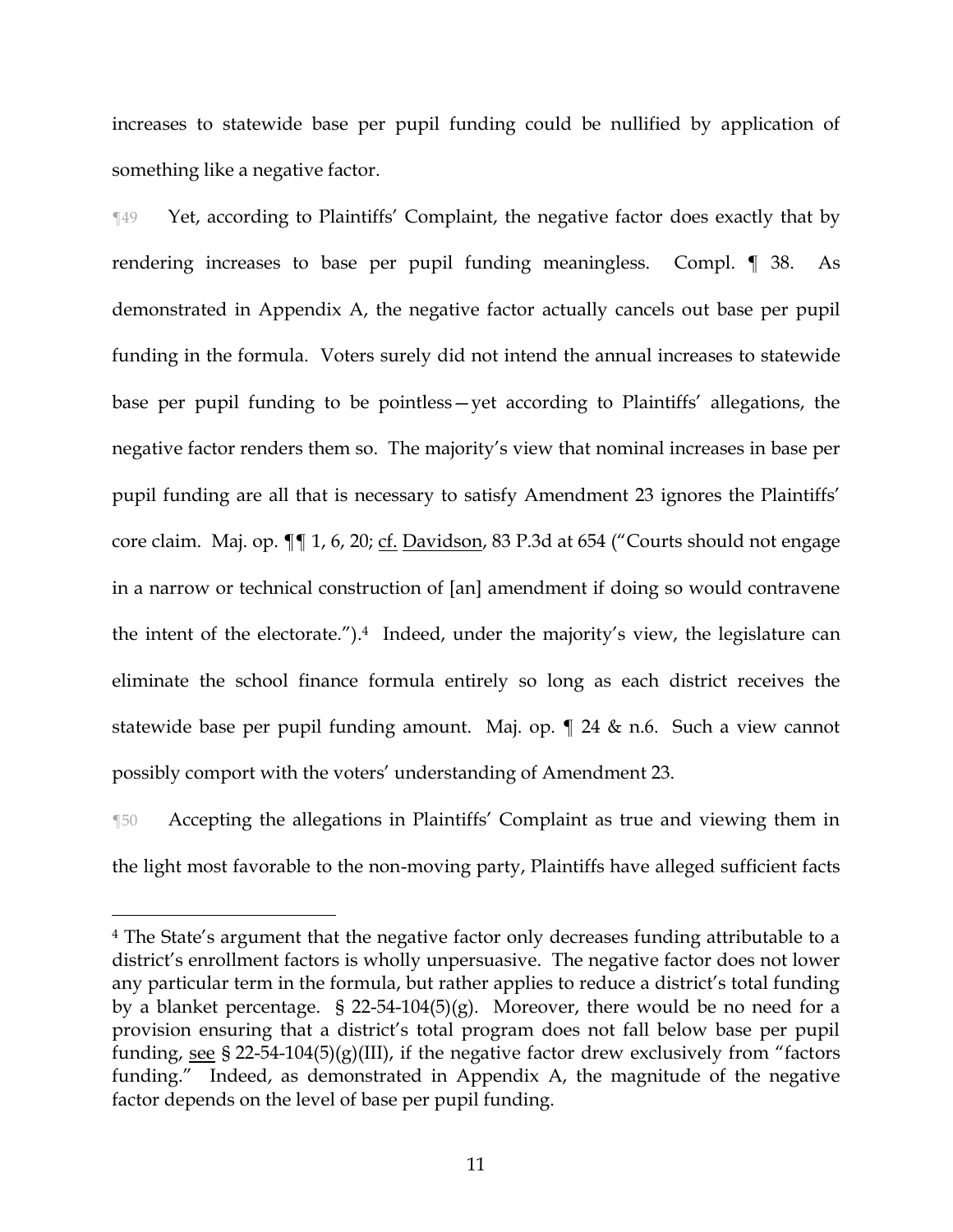to state a claim upon which relief may be granted. Colo. Ethics Watch, ¶ 16, 269 P.3d at 1253. Accordingly, I would discharge the rule to show cause and allow Plaintiffs to prove their claims at trial.

## **III. Conclusion**

¶51 Although the State faced extraordinarily difficult fiscal choices during the recent recession, Plaintiffs contend that enacting cuts to education funding that circumvent a constitutional amendment was not one of the legislature's options. They have pleaded sufficient facts to support a claim that the negative factor violates Amendment 23. Accordingly, I would discharge the rule to show cause. I respectfully dissent.

I am authorized to state that JUSTICE HOOD and JUSTICE GABRIEL join in this dissent.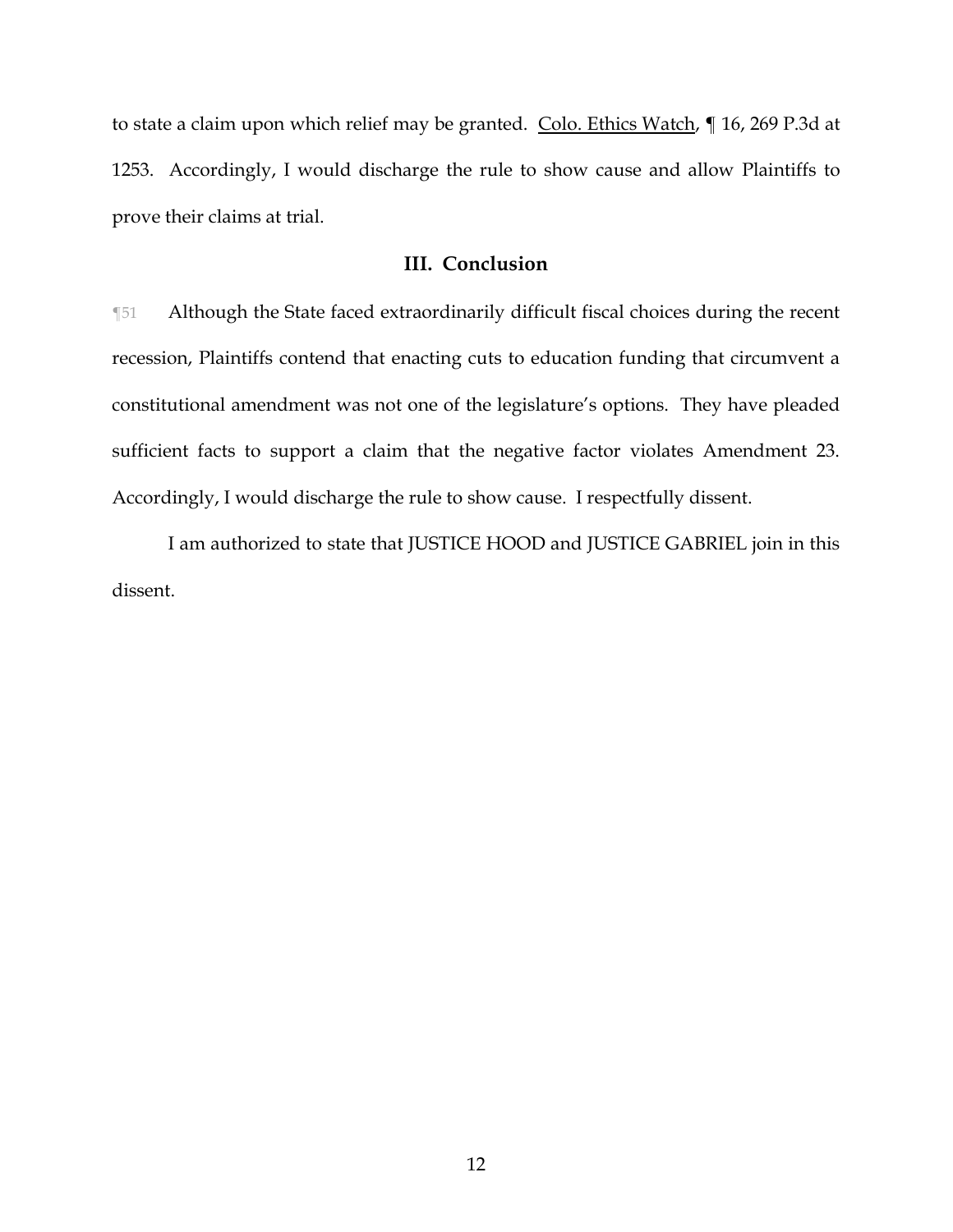### **APPENDIX A**

This appendix, derived from the briefing and submissions from Plaintiffs and amici, describes the calculation of a school district's state-provided funding pursuant to section 22-54-104, C.R.S. (2014). It shows that the "negative factor" effectively eliminates base per pupil funding from the Public School Finance Act formula.

\* \* \*

Section 22-54-104 sets forth the formula for calculating a school district's "total program," which is the annual financial base of support for public education in that district. § 22-54-104(1)(a). In general, each district has discretion as to how it will allocate its total program. Id.

For the 2009–2010 budget year and all years thereafter, a district's total program is initially calculated as follows (provided that the total program is not lower than a statutory floor):

district total program = district per pupil funding × ( district funded pupil count – district online pupil enrollment – district ASCENT program pupil enrollment ) + district at-risk funding + district online funding + district ASCENT program funding

§ 22-54-104(2)(a)(IX). Because online funding and ASCENT funding do not affect the analysis here, those terms can be removed from the formula:

\n district total program  
\n = district per pupil funding 
$$
\times
$$
 district funded pupil count  
\n + district at-risk funding\n

Each of the terms on the right-hand side of the formula can be broken down further, as described below.

First,

district per pupil funding

- $=$  statewide base per pupil funding  $\times$  (district personnel costs factor
- $\times$  district cost of living factor  $+$  statewide base per pupil funding
- $\times$  district nonpersonnel costs factor)  $\times$  district size factor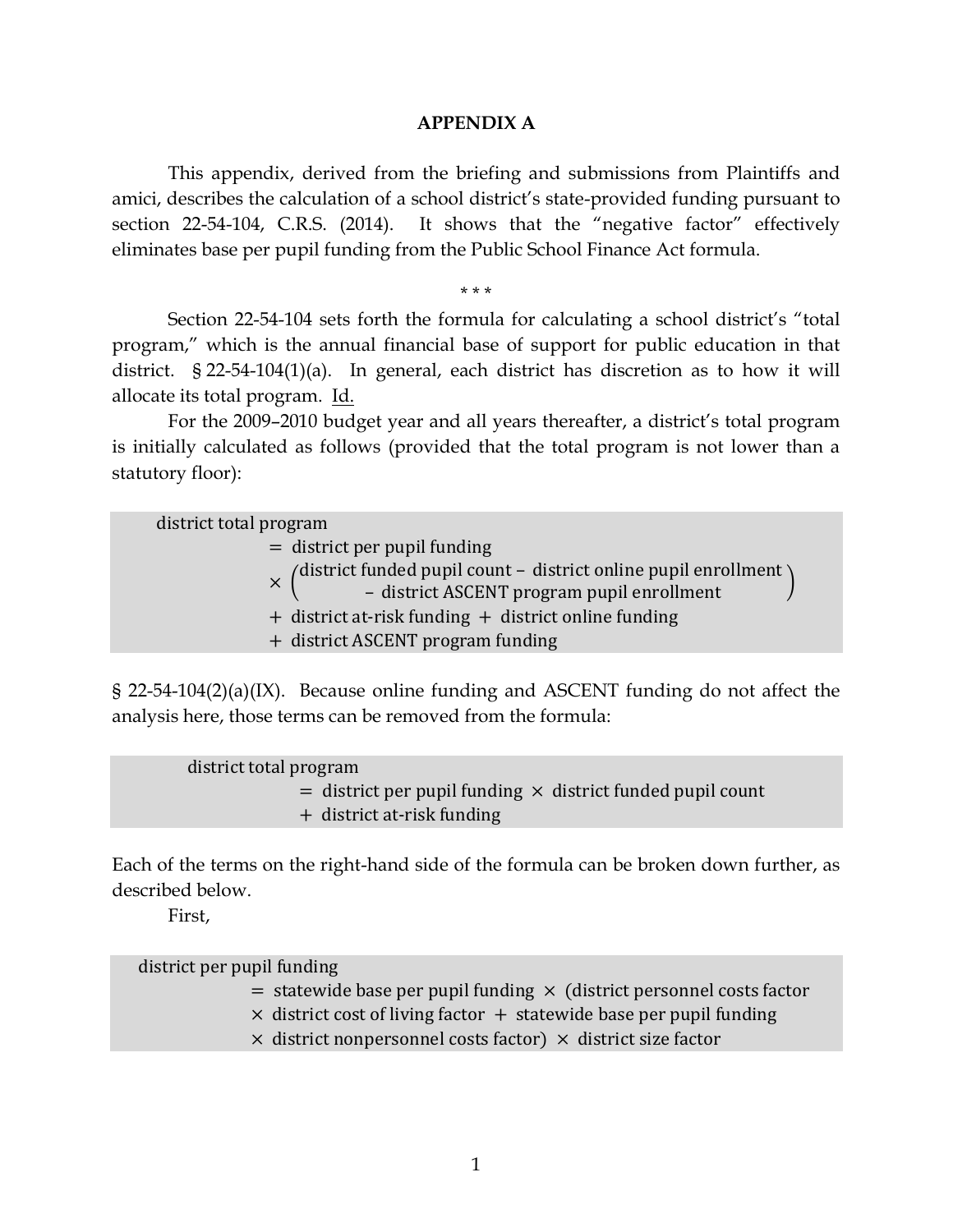See § 22-54-104(3). The terms to the right of statewide base per pupil funding ("BPPF") together represent the district's enrollment factors ("EF"). Using this shorthand, the equation becomes:

# district per pupil funding = BPPF  $\times$  EF

Second, district funded pupil count is typically the district's pupil enrollment for the applicable budget year, plus certain special types of enrollment not relevant here (online pupil enrollment, ASCENT program enrollment, and preschool and supplemental kindergarten enrollment). § 22-54-103(7)(e)(I).

Third,

 $\overline{a}$ 

district at-risk funding = district per pupil funding  $\times$  12%  $\times$  district at-risk pupils

§ 22-54-104(4)(a)(I).<sup>5</sup> Substituting for district per pupil funding, as described above, district at-risk funding can also be expressed as follows:

district at-risk funding = BPPF  $\times$  EF  $\times$  12%  $\times$  district at-risk pupils

Inserting these three expansions, the total program formula becomes:

district total program  $=$  BPPF  $\times$  EF  $\times$  district funded pupil count + BPPF  $\times$  EF  $\times$  12%  $\times$  district at-risk pupils

Pulling BPPF and EF out of the two added terms on the right side of the equation yields:

district total program  $=$  BPPF  $\times$  EF  $\times$  (district funded pupil count + 12%)  $\times$  district at-risk pupils)

Finally, if one treats the enrollment factors multiplied by pupil counts as the district's weighted enrollment ("WE"), the formula is simply:

 $<sup>5</sup>$  If a district's percentage of at-risk pupils is higher than the statewide average and its</sup> funded pupil count is greater than 459, the statute amplifies the number of at-risk pupils in that district over the number it would have if its percentage of at-risk pupils were the same as the statewide average. See  $\S$  22-54-104(4)(b)(I). The present analysis assumes that the district does not have an above-average percentage of at-risk pupils.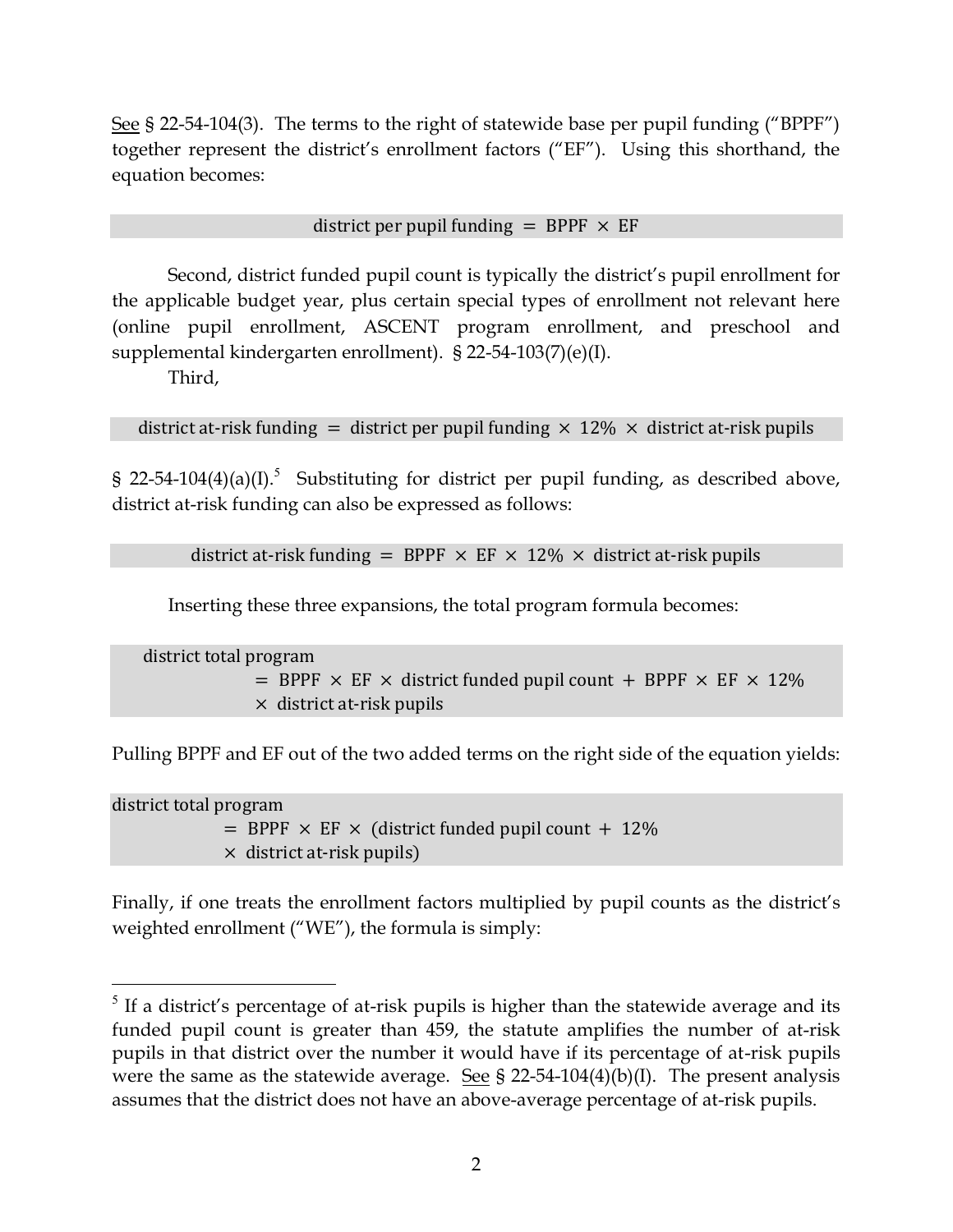## district total program = BPPF  $\times$  WE

Thus, one arrives at a simplified form of the formula that produces a district's total program before the negative factor has been applied.

\* \* \*

Paragraph (g) requires the Department of Education to reduce total program funding through the application of a negative factor. § 22-54-104(5)(g)(I). For each budget year, the General Assembly establishes a budgetary cap—the sum of the total program funding for all districts—which is met by reducing each district's total program by an amount determined by the negative factor. § 22-54-104(5)(g)(I)(A)–(E). The statute defines a district's reduction amount as follows:

district reduction amount  $=$  district total program  $\times$  negative factor

 $\S 22-54-104(5)(g)(II)(B)$ . It further defines the negative factor as:

$$
negative factor = \frac{statewide reduction amount}{statewide total program}
$$

§ 22-54-104(5)(g)(II)(A). Inserting this expansion into the previous equation, each district's total program is reduced by the following amount:

district reduction amount = district total program  $\times$ statewide reduction amount statewide total program

Subtracting the district reduction amount from the district total program derived above gives the following:

```
reduced district total program = district total program − district reduction amount
```
reduced district total program

= district total program

− (district total program × statewide reduction amount statewide total program

Realizing that the statewide reduction amount is the initial statewide total program minus the budgetary cap,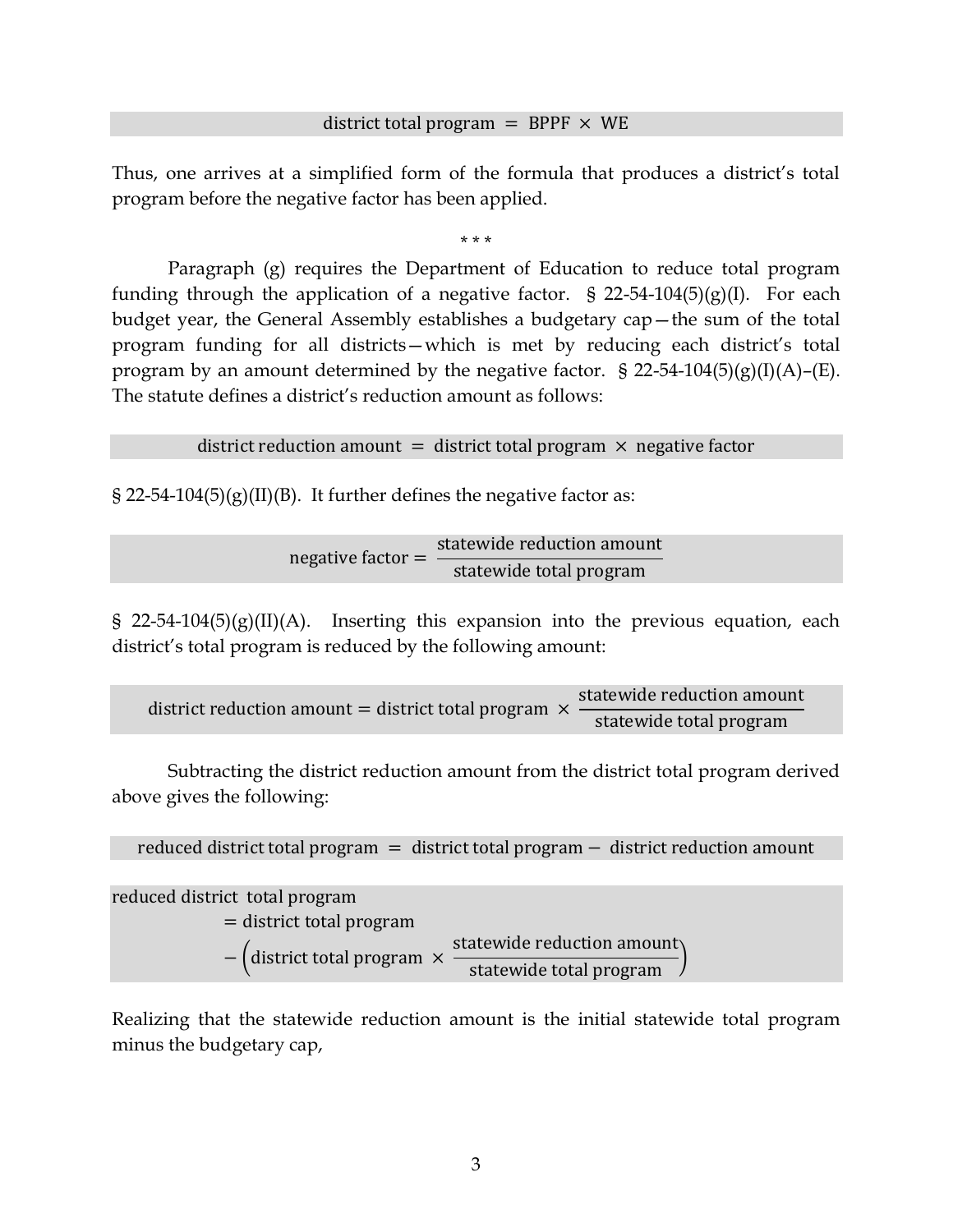reduced district total program = district total program  $-$  (district total program  $\times$ statewide total program − budgetary cap statewide total program

simplifying within the brackets,

reduced district total program  
= district total program  
– (distinct total program 
$$
\times \left[1 - \frac{\text{budgetary cap}}{\text{statewide total program}}\right])
$$

applying the district total program inside the parentheses,

reduced district total program  
= district total program  
– (district total program – 
$$
\left[ \frac{\text{distinct total program} \times \text{budgetary cap}}{\text{statewide total program}} \right])
$$

and canceling out the first two instances of district total program, one ends up with:

reduced district total program = 
$$
\frac{\text{distinct total program} \times \text{budgetary cap}}{\text{statewide total program}}
$$

As noted above, a district's total program equals base per pupil funding times the district's weighted enrollment, and statewide total program is the sum of all districts' total programs, § 22-54-104 $(5)(g)(VII)(A)$ . Thus:

$$
FPPF \times WE \times budgetary cap
$$
  
reduced district total program = 
$$
\frac{BPPF \times WE \times budgetary cap}{(BPPF \times WE_1) + (BPPF \times WE_2) + (BPPF \times WE_3)...}
$$

Pulling base per pupil funding out of the denominator and designating the sum of all districts' weighted enrollments as statewide weighted enrollment ("SWE"),

reduced district total program = 
$$
\frac{BPPF \times WE \times budgetary cap}{BPPF \times SWE}
$$

one can see that base per pupil funding cancels out of the formula, leaving the district's final, reduced total program as its weighted enrollment divided by statewide weighted enrollment, multiplied by the budgetary cap: